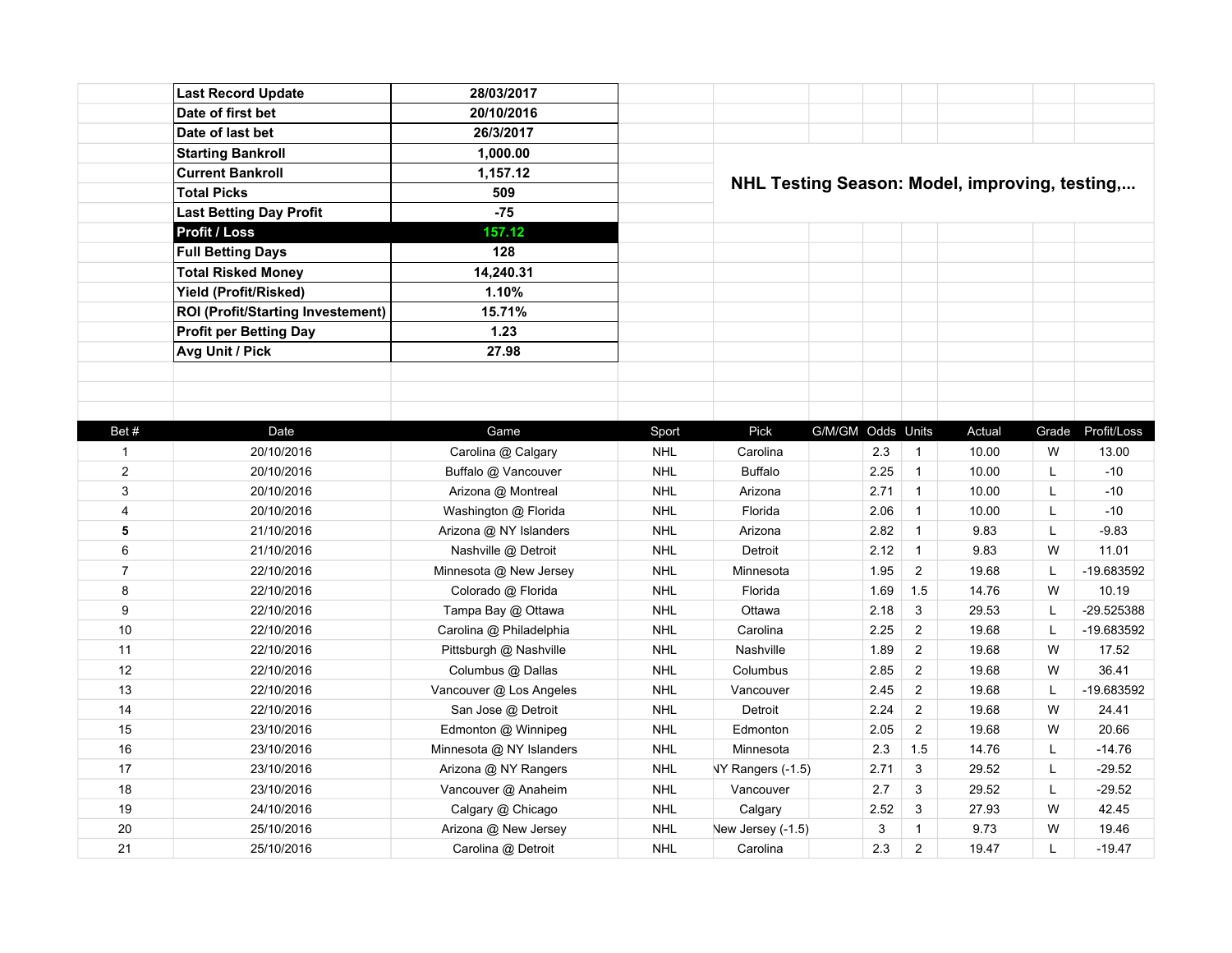| 22 | 25/10/2016 | Tampa Bay @ Toronto                    | <b>NHL</b> | Toronto         | 2.21           | 3              | 29.20 | L  | $-29.2$  |
|----|------------|----------------------------------------|------------|-----------------|----------------|----------------|-------|----|----------|
| 23 | 25/10/2016 | Calgary @ St Louis                     | <b>NHL</b> | St Louis (-1.5) | 2.64           | $\mathbf{1}$   | 9.73  | Г  | $-9.73$  |
| 24 | 25/10/2016 | Winnipeg @ Dallas                      | <b>NHL</b> | Winnipeg        | 2.4            | $\mathbf{1}$   | 9.73  | Г  | $-9.73$  |
| 25 | 25/10/2016 | Chicago Cubs @ Cleveland Indians       | <b>MLB</b> | Cleveland       | 2.04           | $\mathbf{1}$   | 9.73  | W  | 10.12    |
| 26 | 25/10/2016 | Florida Panthers @ Pittsburgh Penguins | <b>NHL</b> | Florida         | 2.45           | $\mathbf{1}$   | 9.73  | L  | $-9.73$  |
| 27 | 27/10/2016 | NY Islanders @ Pittsburgh              | <b>NHL</b> | NY Islanders    | 2.65           | 1.5            | 13.88 | Г  | $-13.88$ |
| 28 | 27/10/2016 | Arizona @ Philadelphia                 | <b>NHL</b> | Philadelphia    | 1.61           | 4              | 37.01 | L  | $-37.01$ |
| 29 | 27/10/2016 | Florida @ Toronto                      | <b>NHL</b> | Florida         | 1.98           | 4              | 37.01 | L  | $-37.01$ |
| 30 | 27/10/2016 | Tampa Bay @ Montreal                   | <b>NHL</b> | Montreal        | 1.95           | 5              | 46.26 | W  | 43.95    |
| 31 | 27/10/2016 | Detroit @ St Louis                     | <b>NHL</b> | St Louis        | 1.69           | $\mathbf{1}$   | 9.25  | L  | $-9.25$  |
| 32 | 27/10/2016 | Dallas @ Winnipeg                      | <b>NHL</b> | Winnipeg        | 1.87           | $\mathbf{1}$   | 9.25  | W  | 8.05     |
| 33 | 27/10/2016 | Nashville @ Los Angeles                | <b>NHL</b> | Los Angeles     | 1.87           | $\mathbf{1}$   | 9.25  | W  | 8.05     |
| 34 | 27/10/2016 | Columbus @ San Jose                    | <b>NHL</b> | San Jose        | 1.53           | $\mathbf{1}$   | 9.25  | W  | 4.90     |
| 35 | 28/10/2016 | NY Rangers @ Carolina                  | <b>NHL</b> | NY Rangers      | 1.91           | $\overline{2}$ | 17.80 | L  | $-17.8$  |
| 36 | 28/10/2016 | Winnipeg @ Colorado                    | <b>NHL</b> | Winnipeg        | 2.5            | $\overline{c}$ | 17.80 | W  | 26.70    |
| 37 | 28/10/2016 | Ottawa @ Calgary                       | <b>NHL</b> | Calgary         | 1.77           | 2.5            | 22.00 | W  | 16.94    |
| 38 | 28/10/2016 | Ottawa @ Calgary                       | <b>NHL</b> | <b>Over 5.5</b> | 1.87           | $\mathbf{1}$   | 9.00  | W  | 7.83     |
| 39 | 28/10/2016 | Edmonton @ Vancouver                   | <b>NHL</b> | Vancouver       | $\overline{2}$ | $\mathbf{1}$   | 9.00  | Г  | $-9$     |
| 40 | 28/10/2016 | Edmonton @ Winnipeg                    | <b>NHL</b> | Under 5         | 2.24           | $\mathbf{1}$   | 9.00  | W  | 11.16    |
| 41 | 29/10/2016 | Florida @ Buffalo                      | <b>NHL</b> | Florida         | 1.76           | 3              | 27.86 | L. | $-27.86$ |
| 42 | 29/10/2016 | Toronto @ Montreal                     | <b>NHL</b> | Montreal        | 1.57           | $\mathbf{1}$   | 9.30  | W  | 5.30     |
| 43 | 29/10/2016 | Tampa Bay @ New Jersey                 | <b>NHL</b> | New Jersey      | 2.25           | 3              | 27.86 | W  | 34.83    |
| 44 | 29/10/2016 | Pittsburgh @ Philadelphia              | <b>NHL</b> | Philadelphia    | 2.1            | 1.5            | 14.00 | L  | $-14$    |
| 45 | 29/10/2016 | Colorado @ Arizona                     | <b>NHL</b> | Colorado        | 2.07           | 2.5            | 23.22 | W  | 24.85    |
| 46 | 29/10/2016 | Dallas @ Minnesota                     | <b>NHL</b> | Minnesota       | 1.71           | 2.5            | 23.22 | W  | 16.49    |
| 47 | 29/10/2016 | Washington @ Vancouver                 | <b>NHL</b> | Under 5         | $\overline{2}$ | $\mathbf{1}$   | 9.30  | L  | $-9.3$   |
| 48 | 29/10/2016 | Nashville @ San Jose                   | <b>NHL</b> | San Jose        | 1.66           | 5              | 46.00 | W  | 30.36    |
| 49 | 29/10/2016 | Cleveland @ Chicago Cubs               | <b>MLB</b> | Cleveland       | 2.24           | $\mathbf{1}$   | 9.30  | W  | 11.53    |
| 50 | 30/10/2016 | Florida @ Detroit                      | <b>NHL</b> | Florida         | 1.96           | $\overline{2}$ | 20.00 | W  | 19.20    |
| 51 | 30/10/2016 | Philadelphia @ Carolina                | <b>NHL</b> | Philadelphia    | 2.25           | $\mathbf{1}$   | 10.00 | W  | 12.50    |
| 52 | 30/10/2016 | Toronto @ NY Islanders                 | <b>NHL</b> | Toronto         | 2.45           | 1.5            | 15.00 | Г  | $-15$    |
| 53 | 30/10/2016 | Los Angeles @ Chicago                  | <b>NHL</b> | Los Angeles     | 2.45           | 1.5            | 15.00 | L  | $-15$    |
| 54 | 30/10/2016 | Ottawa @ Edmonton                      | <b>NHL</b> | Ottawa          | 2.41           | 3              | 30.00 | W  | 42.30    |
| 55 | 30/10/2016 | Washington @ Calgary                   | <b>NHL</b> | Washington      | 1.86           | 1.5            | 15.00 | W  | 12.90    |
| 56 | 1/11/2016  | Carolina @ Ottawa                      | <b>NHL</b> | Ottawa          | 1.8            | 3              | 31.75 | W  | 25.40    |
| 57 | 1/11/2016  | St Louis @ NY Rangers                  | <b>NHL</b> | Under 5.5       | 1.76           | $\mathbf{1}$   | 10.60 | W  | 8.06     |
| 58 | 1/11/2016  | Boston @ Florida                       | <b>NHL</b> | Under 5         | 2.18           | $\mathbf{1}$   | 10.60 | W  | 12.51    |
| 59 | 1/11/2016  | Tampa Bay @ NY Islanders               | <b>NHL</b> | Toronto         | 2.03           | 2.5            | 26.45 | L  | $-26.45$ |
| 60 | 1/11/2016  | Buffalo @ Minnesota                    | <b>NHL</b> | <b>Buffalo</b>  | 2.6            | $\mathbf{1}$   | 10.60 | W  | 16.96    |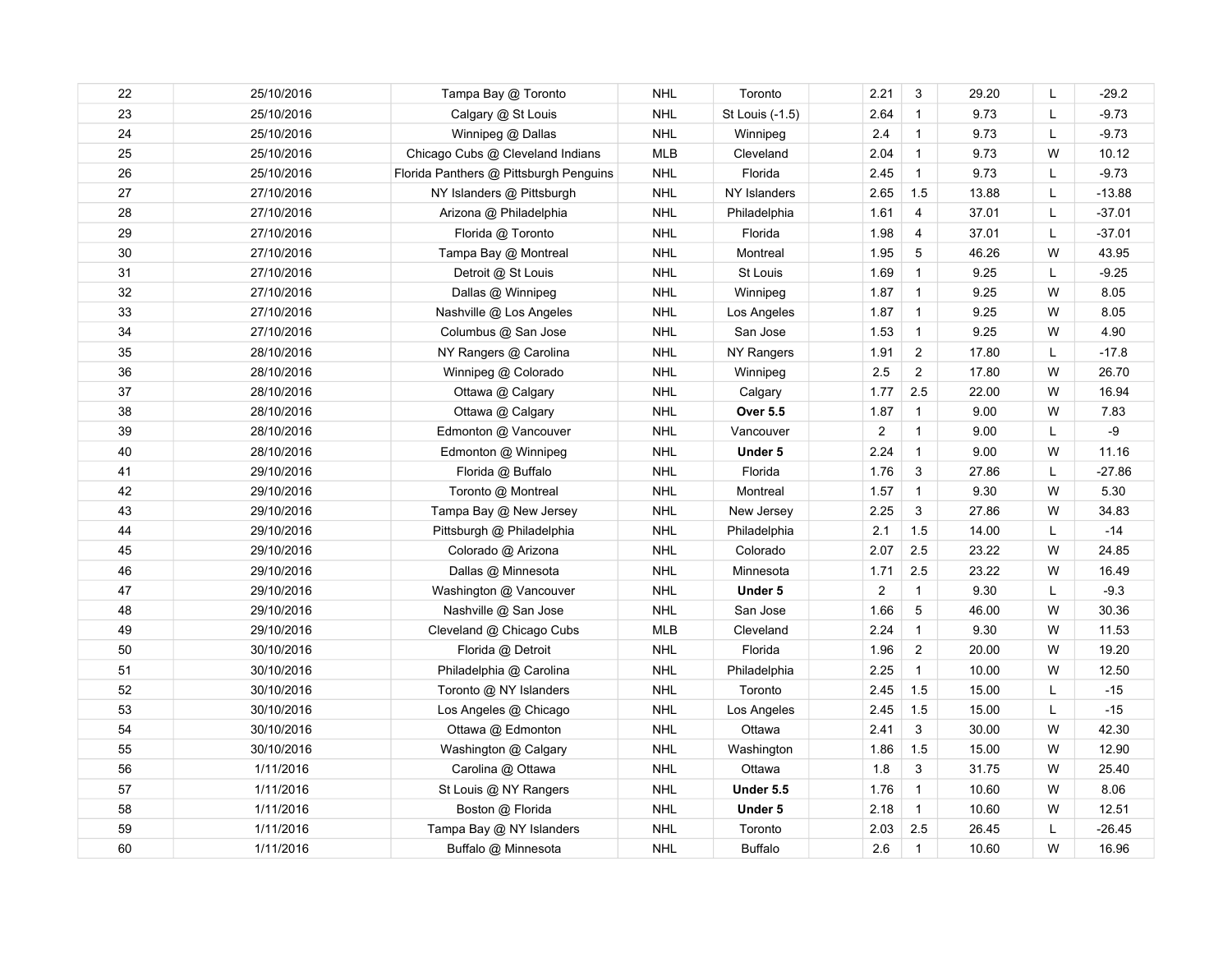| 61 | 1/11/2016 | Buffalo @ Minnesota         | <b>NHL</b> | Under 5         | 1.961   | $\overline{1}$ | 10.60 | W | 10.19    |
|----|-----------|-----------------------------|------------|-----------------|---------|----------------|-------|---|----------|
| 62 | 1/11/2016 | Calgary @ Chicago           | <b>NHL</b> | Calgary         | 2.41    | 1.5            | 15.85 | Г | $-15.85$ |
| 63 | 1/11/2016 | Nashville @ Colorado        | <b>NHL</b> | Colorado        | 1.94    | $\overline{2}$ | 21.15 | L | $-21.15$ |
| 64 | 1/11/2016 | San Jose @ Arizona          | <b>NHL</b> | San Jose        | 1.61    | 2.5            | 26.45 | Г | $-26.45$ |
| 65 | 1/11/2016 | Cubs @ Cleveland            | <b>MLB</b> | Clevelad        | 2.37    | 1.5            | 15.85 | L | $-15.85$ |
| 66 | 2/11/2016 | Sevilla vs Dinamo Zagreb    | ECL        | Sevilla (-2)    | 2.2     | $\mathbf{1}$   | 10.25 | W | 12.30    |
| 67 | 2/11/2016 | Cubs @ Cleveland            | <b>MLB</b> | Cleveland       | 2.06    | 1.5            | 15.38 | L | $-15.38$ |
| 68 | 2/11/2016 | Vancouver @ Montreal        | <b>NHL</b> | Under 5         | 1.97    | $\mathbf{1}$   | 10.25 | W | 9.94     |
| 69 | 2/11/2016 | Detroit @ Philadelphia      | <b>NHL</b> | Philadelphia    | 1.8     | $\mathbf{1}$   | 10.25 | W | 8.20     |
| 70 | 2/11/2016 | Pittsburgh @ Anaheim        | <b>NHL</b> | Anaheim         | 1.91    | $\mathbf{1}$   | 10.25 | L | $-10.25$ |
| 71 | 2/11/2016 | Pittsburgh @ Anaheim        | <b>NHL</b> | <b>Over 5.5</b> | 2.1     | 1.5            | 15.38 | W | 16.92    |
| 72 | 3/11/2016 | Philadelphia @ NY Islanders | <b>NHL</b> | Philadelphia    | 2.32    | $\overline{2}$ | 21.00 | W | 27.72    |
| 73 | 3/11/2016 | Nashville @ Arizona         | <b>NHL</b> | <b>Over 5.5</b> | 2.04    | $\mathbf{1}$   | 10.50 | L | $-10.5$  |
| 74 | 3/11/2016 | Vancouver @ Ottawa          | <b>NHL</b> | Vancouver       | 2.65    | $\overline{1}$ | 10.50 | L | $-10.5$  |
| 75 | 3/11/2016 | Boston @ Tampa Bay          | <b>NHL</b> | <b>Boston</b>   | 2.5     | $\overline{2}$ | 21.00 | W | 31.50    |
| 76 | 3/11/2016 | St Louis @ Dallas           | <b>NHL</b> | St Louis        | 1.94    | $\overline{2}$ | 21.00 | L | $-21$    |
| 77 | 3/11/2016 | Pittsburgh @ Los Angeles    | <b>NHL</b> | Los Angeles     | 1.93    | 1.5            | 15.70 | W | 14.60    |
| 78 | 4/11/2016 | Montreal @ Columbus         | <b>NHL</b> | Montreal        | 1.96    | 1.5            | 16.00 | Г | $-16$    |
| 79 | 4/11/2016 | Montreal @ Columbus         | <b>NHL</b> | Under 5         | 2.35    | $\mathbf{1}$   | 11.00 | L | $-11$    |
| 80 | 4/11/2016 | Winnipeg @ Detroit          | <b>NHL</b> | Winnipeg        | 2.62    | 3.5            | 37.00 | W | 59.94    |
| 81 | 5/11/2016 | Minnesota @ Colorado        | <b>NHL</b> | Under 5         | 2.06    | $\mathbf{1}$   | 11.10 | W | 11.77    |
| 82 | 5/11/2016 | Vancouver @ Toronto         | <b>NHL</b> | Vancouver       | 2.65    | 2.5            | 27.80 | L | $-27.8$  |
| 83 | 5/11/2016 | Edmonton @ NY Islanders     | <b>NHL</b> | Edmonton        | 2.11    | $\mathbf{1}$   | 11.10 | W | 12.32    |
| 84 | 5/11/2016 | Florida @ Washington        | <b>NHL</b> | Florida         | 2.63    | $\mathbf{1}$   | 11.10 | L | $-11.1$  |
| 85 | 5/11/2016 | Philadelphia @ Montreal     | <b>NHL</b> | Montreal        | 1.71    | 2.5            | 27.80 | W | 19.74    |
| 86 | 5/11/2016 | New Jersey @ Tampa Bay      | <b>NHL</b> | New Jersey      | 2.6     | $\overline{2}$ | 22.25 | L | $-22.25$ |
| 87 | 5/11/2016 | Pittsburgh @ San Jose       | <b>NHL</b> | San Jose        | 1.77    | 3              | 33.35 | L | $-33.35$ |
| 88 | 6/11/2016 | Edmonton @ Detroit          | <b>NHL</b> | Detroit         | 1.69    | $\overline{1}$ | 10.60 | Г | $-10.6$  |
| 89 | 6/11/2016 | New Jersey @ Carolina       | <b>NHL</b> | Over 5          | 2.12    | $\overline{1}$ | 0.00  | P | 0.00     |
| 90 | 6/11/2016 | Calgary @ Anaheim           | <b>NHL</b> | Calgary         | $2.8\,$ | $\mathbf{1}$   | 10.60 | L | $-10.6$  |
| 91 | 7/11/2016 | Vancouver @ NY Islanders    | <b>NHL</b> | Vancouver       | 2.7     | $\overline{2}$ | 21.00 | Г | $-21$    |
| 92 | 7/11/2016 | Buffalo @ Boston            | <b>NHL</b> | <b>Buffalo</b>  | 2.45    | $\mathbf{1}$   | 10.50 | Г | $-10.5$  |
| 93 | 7/11/2016 | Buffalo @ Boston            | <b>NHL</b> | Under 5         | 2.09    | $\mathbf{1}$   | 10.50 | W | 11.45    |
| 94 | 7/11/2016 | Tampa Bay @ Florida         | <b>NHL</b> | Florida         | 2.05    | 1.5            | 15.50 | W | 16.28    |
| 95 | 8/11/2016 | Edmonton @ Pittsburgh       | <b>NHL</b> | Edmonton        | 2.68    | 3              | 31.00 | L | $-31$    |
| 96 | 8/11/2016 | Vancouver @ NY Rangers      | <b>NHL</b> | Vancouver       | 3.55    | 1.5            | 15.50 | W | 39.53    |
| 97 | 8/11/2016 | Boston @ Montreal           | <b>NHL</b> | <b>Boston</b>   | 2.75    | $\mathbf{1}$   | 10.50 | Г | $-10.5$  |
| 98 | 8/11/2016 | Ottawa @ Nashville          | <b>NHL</b> | Ottawa          | 2.45    | 3              | 31.00 | Г | $-31$    |
| 99 | 8/11/2016 | Dallas @ Winnipeg           | <b>NHL</b> | Winnipeg        | 1.93    | 1.5            | 15.50 | W | 14.42    |
|    |           |                             |            |                 |         |                |       |   |          |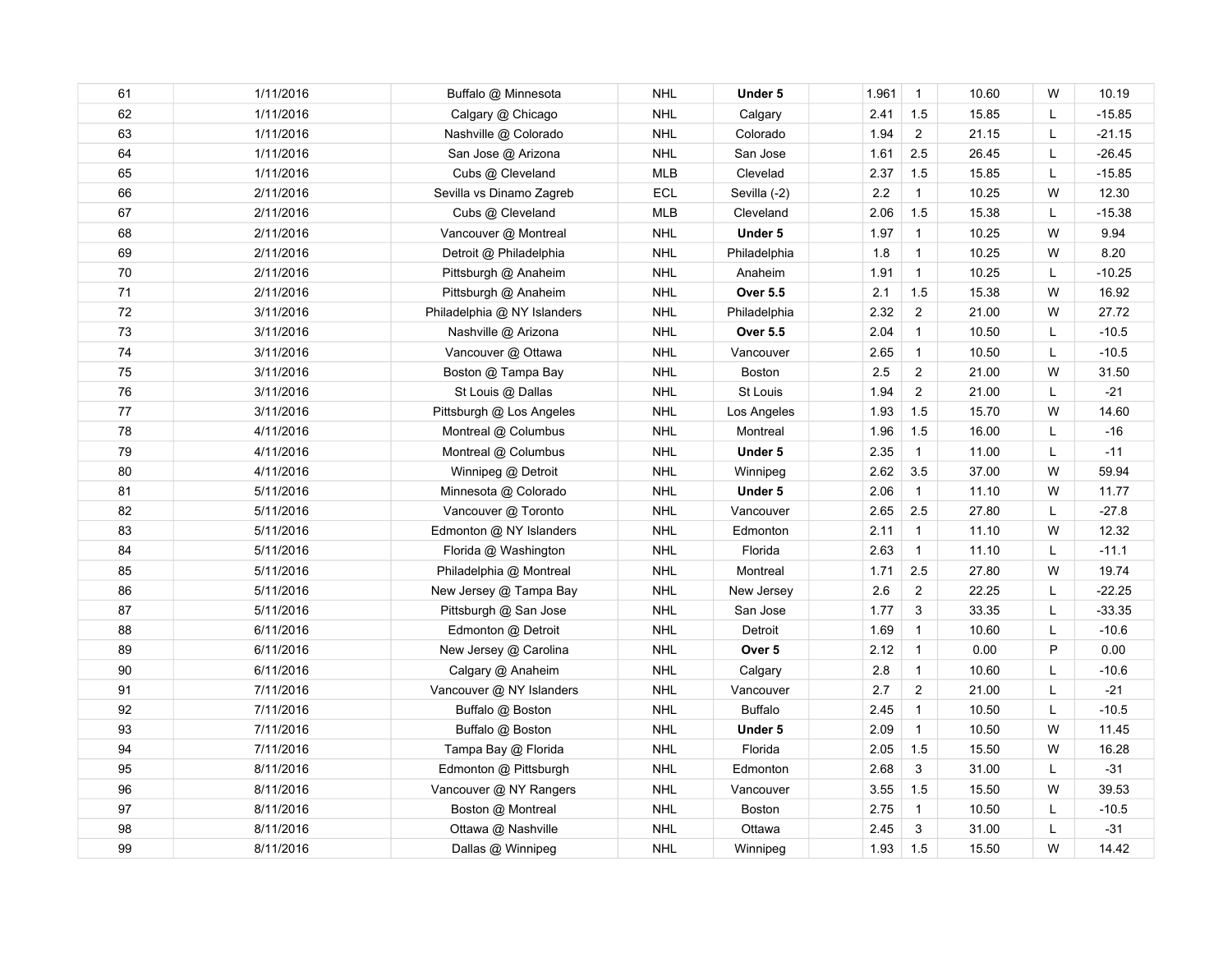| 100 | 8/11/2016  | Arizona @ Colorado       | <b>NHL</b> | Colorado        | 1.67    | 5              | 52.00 | L | $-52$    |
|-----|------------|--------------------------|------------|-----------------|---------|----------------|-------|---|----------|
| 101 | 8/11/2016  | Arizona @ Colorado       | <b>NHL</b> | <b>Over 5.5</b> | 2.09    | $\mathbf{1}$   | 10.50 | W | 11.45    |
| 102 | 9/11/2016  | Chicago @ St Louis       | <b>NHL</b> | Under 5         | 2.11    | $\overline{2}$ | 20.00 | W | 22.20    |
| 103 | 10/11/2016 | Columbus @ Boston        | <b>NHL</b> | <b>Boston</b>   | 1.57    | $\mathbf{1}$   | 10.00 | W | 5.70     |
| 104 | 10/11/2016 | Minnesota @ Pittsburgh   | <b>NHL</b> | Minnesota       | 2.6     | 2.9            | 29.00 | W | 46.40    |
| 105 | 10/11/2016 | Minnesota @ Pittsburgh   | <b>NHL</b> | Under 5.5       | 1.751   | $\overline{1}$ | 10.00 | L | $-10$    |
| 106 | 10/11/2016 | Los Angeles @ Chicago    | <b>NHL</b> | Under 5         | 2.09    | $\overline{1}$ | 0.00  | P | 0.00     |
| 107 | 10/11/2016 | Vancouver @ Detroit      | <b>NHL</b> | Vancouver       | 2.77    | $\overline{c}$ | 20.00 | Г | $-20$    |
| 108 | 10/11/2016 | St Louis @ Nashville     | <b>NHL</b> | St Louis        | 2.23    | 2.6            | 26.00 | L | $-26$    |
| 109 | 10/11/2016 | Dallas @ Calgary         | <b>NHL</b> | Calgary         | 1.81    | 1.35           | 13.50 | L | $-13.5$  |
| 110 | 10/11/2016 | Dallas @ Calgary         | <b>NHL</b> | Over 5.5        | 1.862   | $\mathbf{1}$   | 10.00 | W | 8.62     |
| 111 | 10/11/2016 | Winnipeg @ Arizona       | <b>NHL</b> | Winnipeg        | 1.91    | 1.8            | 18.00 | W | 16.38    |
| 112 | 10/11/2016 | Winnipeg @ Arizona       | <b>NHL</b> | Over 5.5        | 1.97    | $\mathbf{1}$   | 10.00 | L | $-10$    |
| 113 | 15/11/2016 | San Jose @ Carolina      | <b>NHL</b> | Carolina        | 2.25    | 2.1            | 21.00 | W | 26.25    |
| 114 | 15/11/2016 | Nashville @ Toronto      | <b>NHL</b> | Toronto         | 2.06    | $2.8\,$        | 28.00 | W | 29.68    |
| 115 | 15/11/2016 | Nashville @ Toronto      | <b>NHL</b> | Over 5.5        | 1.85    | $\mathbf{1}$   | 10.00 | W | 8.50     |
| 116 | 15/11/2016 | Florida @ Montreal       | <b>NHL</b> | Montreal        | 1.74    | $\overline{2}$ | 20.00 | L | $-20$    |
| 117 | 15/11/2016 | Florida @ Montreal       | <b>NHL</b> | Under 5         | 1.952   | $\overline{1}$ | 10.00 | L | $-10$    |
| 118 | 15/11/2016 | Tampa Bay @ Detroit      | <b>NHL</b> | Tampa Bay       | 2.03    | $\overline{2}$ | 20.00 | W | 20.60    |
| 119 | 15/11/2016 | Buffalo @ St Louis       | <b>NHL</b> | <b>Buffalo</b>  | 2.75    | $\mathbf{1}$   | 10.00 | L | $-10$    |
| 120 | 15/11/2016 | New Jersey @ Dallas      | <b>NHL</b> | New Jersey      | 2.31    | $\overline{2}$ | 20.00 | W | 26.20    |
| 121 | 15/11/2016 | New Jersey @ Dallas      | <b>NHL</b> | Over 5          | 1.99    | $\mathbf{1}$   | 10.00 | Г | $-10$    |
| 122 | 15/11/2016 | Los Angeles @ Colorado   | <b>NHL</b> | Los Angeles     | 1.83    | 1.5            | 15.00 | L | $-15$    |
| 123 | 15/11/2016 | Edmonton @ Anaheim       | <b>NHL</b> | Edmonton        | 2.3     | $\mathbf{1}$   | 10.00 | L | $-10$    |
| 124 | 16/11/2016 | Pittsburgh @ Washington  | <b>NHL</b> | Pittsburgh      | 2.05    | $\mathbf{1}$   | 10.30 | L | $-10.3$  |
| 125 | 16/11/2016 | Arizona @ Calgary        | <b>NHL</b> | Calgary         | 1.77    | 1.5            | 15.50 | W | 11.94    |
| 126 | 16/11/2016 | Arizona @ Calgary        | <b>NHL</b> | Calgary (-1.5)  | 3.26    | $\mathbf{1}$   | 10.30 | L | $-10.3$  |
| 127 | 16/11/2016 | Arizona @ Calgary        | <b>NHL</b> | Over 5.5        | 2.09    | $\mathbf{1}$   | 10.30 | L | $-10.3$  |
| 128 | 17/11/2016 | Florida @ Toronto        | <b>NHL</b> | Florida         | 2.01    | 1.06           | 10.75 | L | $-10.75$ |
| 129 | 17/11/2016 | Nashville @ Ottawa       | <b>NHL</b> | Ottawa          | 2.27    | 2.5            | 25.50 | L | $-25.5$  |
| 130 | 17/11/2016 | Colorado @ Dallas        | <b>NHL</b> | Colorado        | 2.5     | $\overline{2}$ | 20.50 | Г | $-20.5$  |
| 131 | 17/11/2016 | New Jersey @ Anaheim     | <b>NHL</b> | New Jersey      | $2.5\,$ | 2.5            | 25.50 | L | $-25.5$  |
| 132 | 18/11/2016 | Chicago @ Calgary        | <b>NHL</b> | Calgary         | 2.35    | 1.5            | 14.00 | Г | $-14$    |
| 133 | 18/11/2016 | Detroit @ Washington     | <b>NHL</b> | Washington -1.5 | 2.54    | $\mathbf{1}$   | 9.50  | Г | $-9.5$   |
| 134 | 18/11/2016 | Montreal @ Carolina      | <b>NHL</b> | Carolina        | 1.91    | $2.6\,$        | 24.50 | W | 22.30    |
| 135 | 18/11/2016 | Montreal @ Carolina      | <b>NHL</b> | Carolina -1.5   | 3.69    | $\mathbf{1}$   | 9.50  | L | $-9.5$   |
| 136 | 19/11/2016 | New Jersey @ Los Angeles | <b>NHL</b> | New Jersey      | 2.31    | 1.2            | 11.00 | L | $-11$    |
| 137 | 19/11/2016 | Toronto @ Montreal       | <b>NHL</b> | Montreal        | 1.65    | 1.8            | 16.50 | W | 10.73    |
| 138 | 19/11/2016 | Edmonton @ Dallas        | <b>NHL</b> | Edmonton        | 2.11    | 3.7            | 34.00 | W | 37.74    |
|     |            |                          |            |                 |         |                |       |   |          |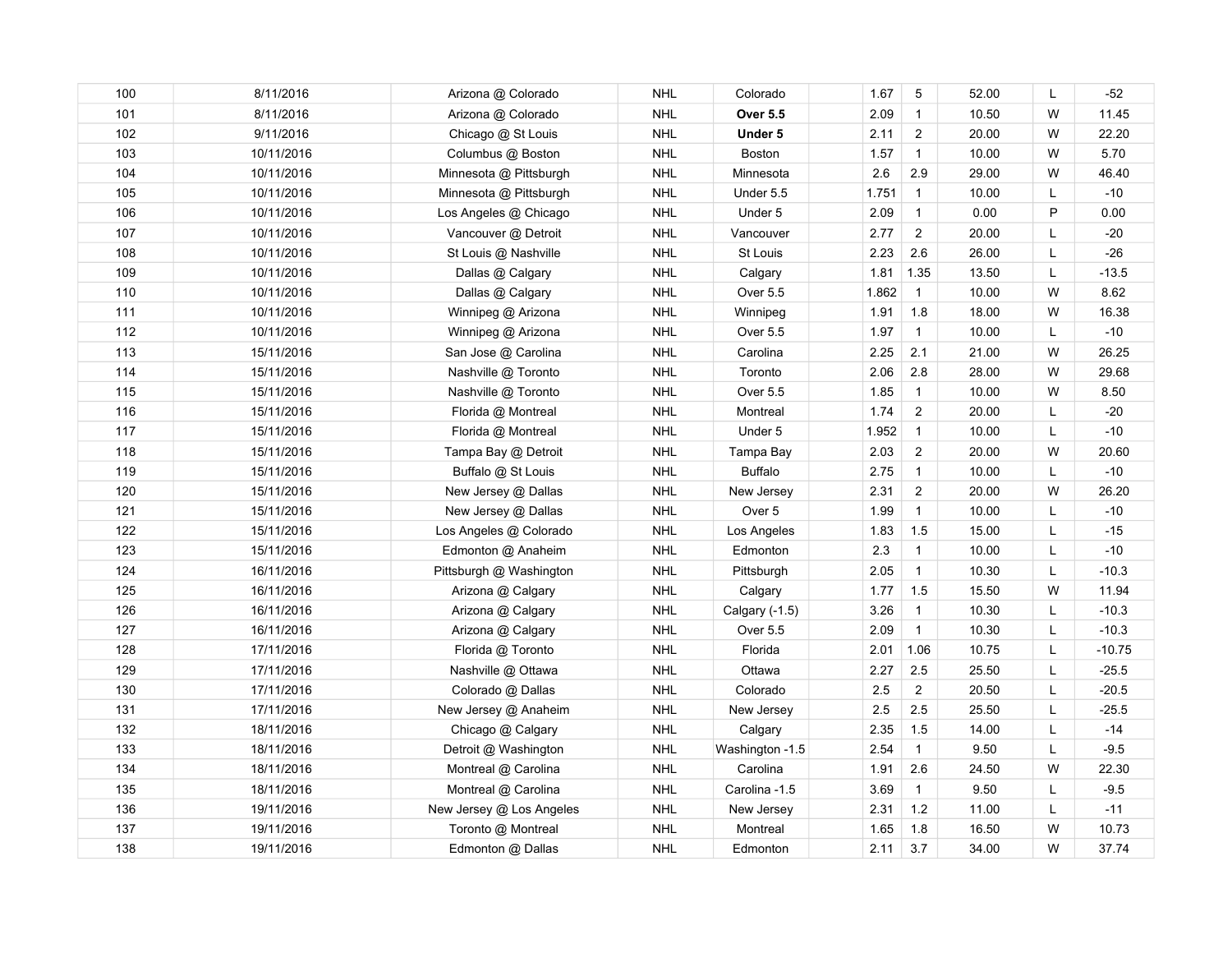| 139 | 19/11/2016 | Pittsburgh @ Buffalo      | <b>NHL</b> | <b>Buffalo</b>  | 2.45  | 2              | 18.50 | W | 26.83   |
|-----|------------|---------------------------|------------|-----------------|-------|----------------|-------|---|---------|
| 140 | 19/11/2016 | Florida @ Ottawa          | <b>NHL</b> | Ottawa          | 2.07  | $2.2\,$        | 20.20 | Г | $-20.2$ |
| 141 | 19/11/2016 | Colorado @ Minnesota      | <b>NHL</b> | Minnesota       | 1.61  | 1.2            | 11.00 | L | $-11$   |
| 142 | 19/11/2016 | San Jose @ Arizona        | <b>NHL</b> | Over 5          | 1.751 | $\overline{1}$ | 0.00  | P | 0       |
| 143 | 19/11/2016 | Chicago @ Vancouver       | <b>NHL</b> | Vancouver       | 2.35  | 2.4            | 22.00 | L | $-22$   |
| 144 | 19/11/2016 | Tampa Bay @ Philadelphia  | <b>NHL</b> | Over 5.5        | 2.12  | $\mathbf{1}$   | 9.20  | L | $-9.2$  |
| 145 | 20/11/2016 | Florida @ NY Rangers      | <b>NHL</b> | NY Rangers      | 1.62  | 3              | 27.70 | L | $-27.7$ |
| 146 | 21/11/2016 | NY Rangers @ Pittsburgh   | <b>NHL</b> | NY Rangers      | 2.44  | 5              | 45.00 | W | 64.80   |
| 147 | 21/11/2016 | New Jersey @ San Jose     | <b>NHL</b> | New Jersey      | 2.97  | $\overline{2}$ | 18.00 | L | $-18$   |
| 148 | 21/11/2016 | Colorado @ Columbus       | <b>NHL</b> | Colorado        | 2.21  | $\overline{c}$ | 18.00 | W | 21.78   |
| 149 | 21/11/2016 | Tampa Bay @ Nashville     | <b>NHL</b> | Nashville       | 1.76  | $\overline{2}$ | 18.00 | W | 13.68   |
| 150 | 21/11/2016 | NY Rangers @ Pittsburgh   | <b>NHL</b> | Over 5.5        | 2.05  | $\mathbf{1}$   | 9.00  | W | 9.45    |
| 151 | 21/11/2016 | Minnesota @ Dallas        | <b>NHL</b> | Over 5.5        | 2.19  | $\overline{1}$ | 9.00  | L | -9      |
| 152 | 22/11/2016 | St Louis @ Boston         | <b>NHL</b> | Boston          | 1.79  | 2.9            | 28.00 | L | $-28$   |
| 153 | 22/11/2016 | Ottawa @ Montreal         | <b>NHL</b> | Montreal        | 1.53  | $\overline{4}$ | 39.00 | L | $-39$   |
| 154 | 22/11/2016 | Carolina @ Toronto        | <b>NHL</b> | Over 5.5        | 2.03  | $\mathbf{1}$   | 10.00 | L | $-10$   |
| 155 | 23/11/2016 | St Louis @ Washington     | <b>NHL</b> | Washington      | 1.571 | 2              | 18.00 | W | 10.28   |
| 156 | 23/11/2016 | Pittsburgh @ NY Rangers   | <b>NHL</b> | NY Rangers      | 1.91  | $\overline{2}$ | 18.00 | L | $-18$   |
| 157 | 23/11/2016 | Toronto @ New Jersey      | <b>NHL</b> | New Jersey      | 1.72  | 2.5            | 22.50 | W | 16.20   |
| 158 | 23/11/2016 | Dallas @ Nashville        | <b>NHL</b> | Nashville       | 1.69  | 3.8            | 34.00 | W | 23.46   |
| 159 | 23/11/2016 | Calgary @ Columbus        | <b>NHL</b> | Calgary         | 2.5   | $\mathbf{1}$   | 9.00  | W | 13.50   |
| 160 | 23/11/2016 | Toronto @ New Jersey      | <b>NHL</b> | Over 5          | 1.96  | $\overline{c}$ | 18.00 | W | 17.28   |
| 161 | 25/11/2016 | NY Rangers @ Philadelphia | <b>NHL</b> | Over 5.5        | 2.05  | $\mathbf{1}$   | 9.60  | L | $-9.6$  |
| 162 | 25/11/2016 | Buffalo @ Washington      | <b>NHL</b> | Washington -1.5 | 2.57  | $\overline{c}$ | 19.30 | W | 30.30   |
| 163 | 25/11/2016 | Detroit @ New Jersey      | <b>NHL</b> | Detroit         | 2.09  | $\mathbf{1}$   | 9.60  | W | 10.46   |
| 164 | 25/11/2016 | Columbus @ Tampa Bay      | <b>NHL</b> | Columbus        | 2.2   | $\mathbf{1}$   | 9.60  | W | 11.52   |
| 165 | 25/11/2016 | Vancouver @ Dallas        | <b>NHL</b> | Vancouver       | 2.65  | $\overline{2}$ | 19.30 | L | $-19.3$ |
| 166 | 26/11/2016 | Carolina @ Ottawa         | <b>NHL</b> | Carolina        | 2.06  | $\mathbf{1}$   | 10.00 | L | $-10$   |
| 167 | 26/11/2016 | Montreal @ Detroit        | <b>NHL</b> | Montreal        | 1.72  | $\overline{4}$ | 40.00 | W | 28.80   |
| 168 | 26/11/2016 | New Jersey @ Pittsburgh   | <b>NHL</b> | Pittsburgh -1.5 | 2.21  | 3              | 30.00 | L | $-30$   |
| 169 | 26/11/2016 | Minnesota @ St Louis      | <b>NHL</b> | Minnesota       | 2.35  | 2.4            | 24.00 | L | $-24$   |
| 170 | 27/11/2016 | Ottawa @ NY Rangers       | <b>NHL</b> | NY Rangers -1.5 | 2.4   | 2.4            | 23.00 | L | $-23$   |
| 171 | 27/11/2016 | Tampa Bay @ Boston        | <b>NHL</b> | <b>Boston</b>   | 1.77  | $\mathbf{1}$   | 9.50  | W | 7.32    |
| 172 | 27/11/2016 | Nashville @ Winnipeg      | <b>NHL</b> | Winnipeg        | 2.2   | $\mathbf{1}$   | 9.50  | W | 11.40   |
| 173 | 27/11/2016 | Florida @ Carolina        | <b>NHL</b> | Carolina        | 1.87  | $\mathbf{1}$   | 9.50  | W | 8.27    |
| 174 | 28/11/2016 | Calgary @ NY Islanders    | <b>NHL</b> | NY Islanders    | 1.71  | 2.4            | 23.00 | W | 16.33   |
| 175 | 29/11/2016 | Dallas @ Detroit          | <b>NHL</b> | Detroit         | 1.78  | 3.5            | 34.00 | W | 26.52   |
| 176 | 29/11/2016 | Montreal @ Anaheim        | <b>NHL</b> | Montreal        | 2.07  | 3.5            | 34.00 | L | $-34$   |
| 177 | 29/11/2016 | Toronto @ Edmonton        | <b>NHL</b> | Over 5.5        | 1.952 | $\overline{1}$ | 10.00 | W | 9.52    |
|     |            |                           |            |                 |       |                |       |   |         |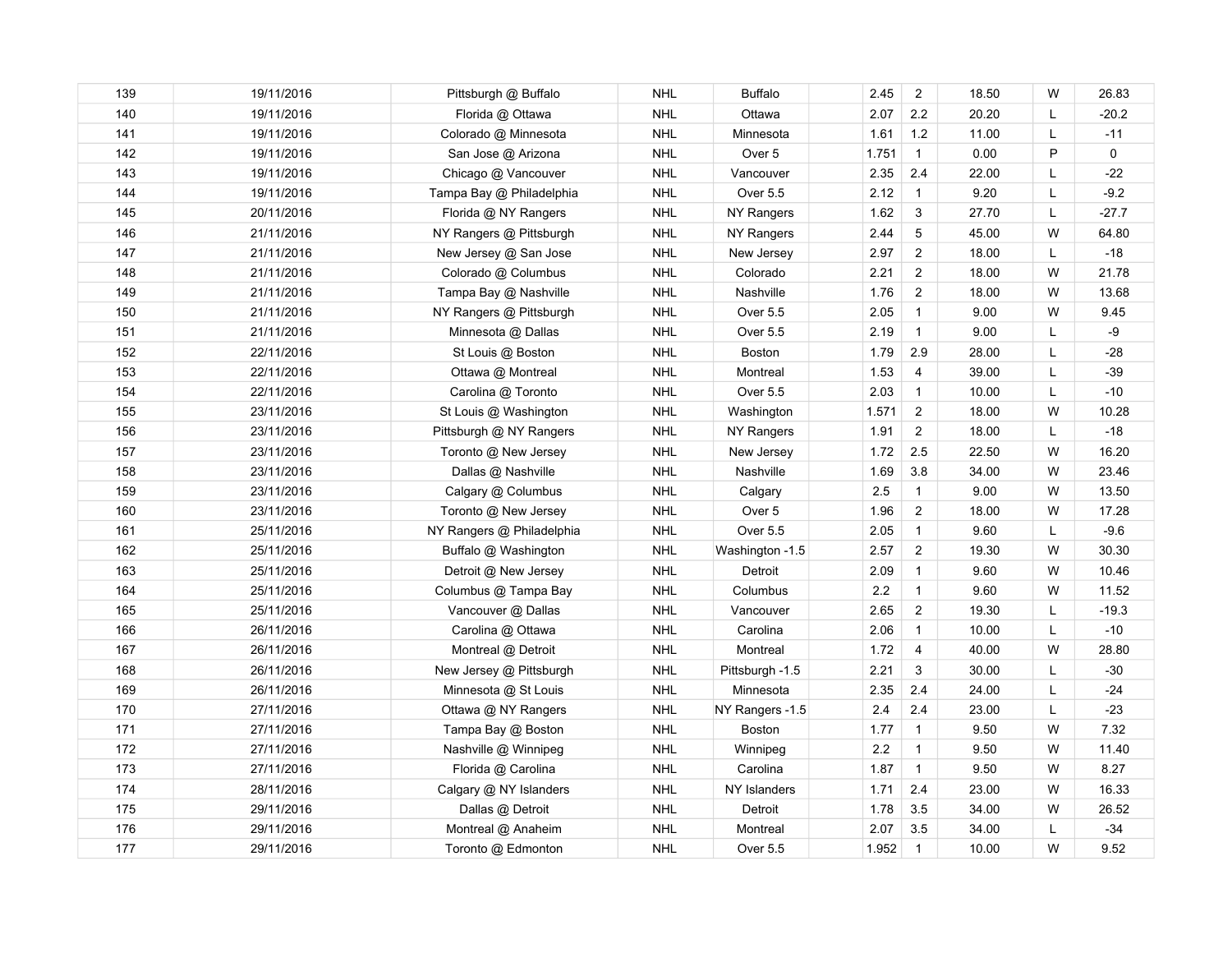| 178 | 29/11/2016 | Dallas @ Detroit          | <b>NHL</b> | Over 5.5        | 2.15 | $\mathbf{1}$   | 10.00 | L  | $-10$   |
|-----|------------|---------------------------|------------|-----------------|------|----------------|-------|----|---------|
| 179 | 30/11/2016 | Pittsburgh @ NY Islanders | <b>NHL</b> | NY Islanders    | 2.3  | $\overline{c}$ | 19.30 | W  | 25.09   |
| 180 | 30/11/2016 | Toronto @ Calgary         | <b>NHL</b> | Calgary         | 1.83 | $\overline{c}$ | 19.30 | W  | 16.02   |
| 181 | 1/12/2016  | NY Rangers @ Buffalo      | <b>NHL</b> | NY Rangers      | 1.76 | 4              | 40.00 | L  | -40     |
| 182 | 1/12/2016  | Columbus @ Colorado       | <b>NHL</b> | Columbus        | 1.76 | 2.5            | 25.00 | W  | 19.00   |
| 183 | 2/12/2016  | Montreal @ San Jose       | <b>NHL</b> | Montreal        | 2.22 | $\overline{4}$ | 39.40 | L  | $-39.4$ |
| 184 | 2/12/2016  | Montreal @ San Jose       | <b>NHL</b> | Under 5         | 1.96 | $\mathbf{1}$   | 10.00 | W  | 9.60    |
| 185 | 2/12/2016  | Minnesota @ Calgary       | <b>NHL</b> | Under 5         | 1.98 | $\mathbf{1}$   | 0.00  | P  | 0.00    |
| 186 | 3/12/2016  | Boston @ Buffalo          | <b>NHL</b> | Boston          | 1.81 | $\overline{4}$ | 38.20 | W  | 30.94   |
| 187 | 3/12/2016  | Chicago @ Philadelphia    | <b>NHL</b> | Philadelphia    | 1.91 | $\overline{2}$ | 19.10 | W  | 17.38   |
| 188 | 3/12/2016  | Detroit @ Pittsburgh      | <b>NHL</b> | Pittsburgh -1.5 | 2.52 | $\overline{2}$ | 19.90 | W  | 30.25   |
| 189 | 3/12/2016  | Carolina @ NY Rangers     | <b>NHL</b> | NY Rangers -1.5 | 2.66 | $\mathbf{1}$   | 9.50  | W  | 15.77   |
| 190 | 3/12/2016  | New Jersey @ Nashville    | <b>NHL</b> | Nashville -1.5  | 2.83 | $\mathbf{1}$   | 9.50  | L  | $-9.5$  |
| 191 | 3/12/2016  | Toronto @ Vancouver       | <b>NHL</b> | Vancouver       | 2.27 | $\overline{1}$ | 10.00 | W  | 12.70   |
| 192 | 3/12/2016  | Winnipeg @ St Louis       | <b>NHL</b> | Winnipeg        | 2.44 | $\overline{1}$ | 10.00 | W  | 14.40   |
| 193 | 3/12/2016  | Dallas @ Colorado         | <b>NHL</b> | Colorado        | 1.95 | $\mathbf{1}$   | 10.00 | L  | $-10$   |
| 194 | 4/12/2016  | Montreal @ Los Angeles    | <b>NHL</b> | Montreal        | 2.1  | 3              | 31.70 | W  | 34.87   |
| 195 | 4/12/2016  | Detroit @ NY Islanders    | <b>NHL</b> | NY Islanders    | 1.66 | $\overline{2}$ | 21.20 | L  | $-21.2$ |
| 196 | 5/12/2016  | Arizona @ Columbus        | <b>NHL</b> | Columbus -1.5   | 2.26 | 3              | 32.00 | W  | 40.32   |
| 197 | 6/12/2016  | NY Rangers @ NY Islanders | <b>NHL</b> | NY Rangers      | 1.83 | $\overline{2}$ | 22.20 | L. | $-22.2$ |
| 198 | 6/12/2016  | Calgary @ Dallas          | <b>NHL</b> | Calgary         | 2.18 | 3              | 33.30 | W  | 39.29   |
| 199 | 6/12/2016  | Edmonton @ Buffalo        | <b>NHL</b> | Edmonton        | 1.8  | $\overline{2}$ | 22.20 | L. | $-22.2$ |
| 200 | 7/12/2016  | Ottawa @ San Jose         | <b>NHL</b> | Ottawa          | 2.85 | $\mathbf{1}$   | 11.00 | W  | 20.35   |
| 201 | 8/12/2016  | St Louis @ NY Islanders   | <b>NHL</b> | NY Islanders    | 2.18 | 3              | 33.80 | W  | 39.88   |
| 202 | 8/12/2016  | Colorado @ Boston         | <b>NHL</b> | Colorado        | 2.64 | $\overline{2}$ | 22.50 | W  | 36.90   |
| 203 | 8/12/2016  | New Jersey @ Montreal     | <b>NHL</b> | Montreal        | 1.64 | 4              | 45.00 | W  | 28.80   |
| 204 | 8/12/2016  | NY Rangers @ Winnipeg     | <b>NHL</b> | NY Rangers      | 2.08 | 5              | 56.30 | W  | 60.80   |
| 205 | 8/12/2016  | Nashville @ Dallas        | <b>NHL</b> | Dallas          | 2.05 | $\overline{2}$ | 22.50 | W  | 23.63   |
| 206 | 9/12/2016  | Washington @ Buffalo      | <b>NHL</b> | Washington      | 1.87 | 2.5            | 32.90 | W  | 28.62   |
| 207 | 9/12/2016  | Columbus @ Detroit        | <b>NHL</b> | Columbus        | 1.84 | 2.5            | 32.90 | W  | 27.64   |
| 208 | 9/12/2016  | NY Rangers @ Chicago      | <b>NHL</b> | NY Rangers      | 2.18 | 2.5            | 32.90 | W  | 38.82   |
| 209 | 10/12/2016 | Dallas @ Philadelphia     | <b>NHL</b> | Philadelphia    | 1.83 | 3.5            | 49.40 | W  | 41.00   |
| 210 | 10/12/2016 | Colorado @ Montreal       | <b>NHL</b> | Montreal        | 1.49 | $\overline{c}$ | 28.20 | W  | 13.82   |
| 211 | 10/12/2016 | NY Islanders @ Columbus   | <b>NHL</b> | NY Islanders    | 2.38 | $\overline{c}$ | 28.20 | Г  | $-28.2$ |
| 212 | 10/12/2016 | Nashville @ Arizona       | <b>NHL</b> | Arizona         | 2.7  | $\overline{2}$ | 28.20 | W  | 47.94   |
| 213 | 10/12/2016 | Calgary @ Winnipeg        | <b>NHL</b> | Calgary         | 1.83 | $\overline{2}$ | 28.20 | W  | 23.41   |
| 214 | 11/12/2016 | Philadelphia @ Detroit    | <b>NHL</b> | Detroit         | 1.79 | $\overline{2}$ | 30.00 | L  | $-30$   |
| 215 | 11/12/2016 | St Louis @ Minnesota      | <b>NHL</b> | Minnesota       | 1.76 | 2              | 30.00 | W  | 22.80   |
| 216 | 11/12/2016 | Dallas @ Chicago          | <b>NHL</b> | Chicago         | 1.69 | $\overline{2}$ | 30.00 | W  | 20.70   |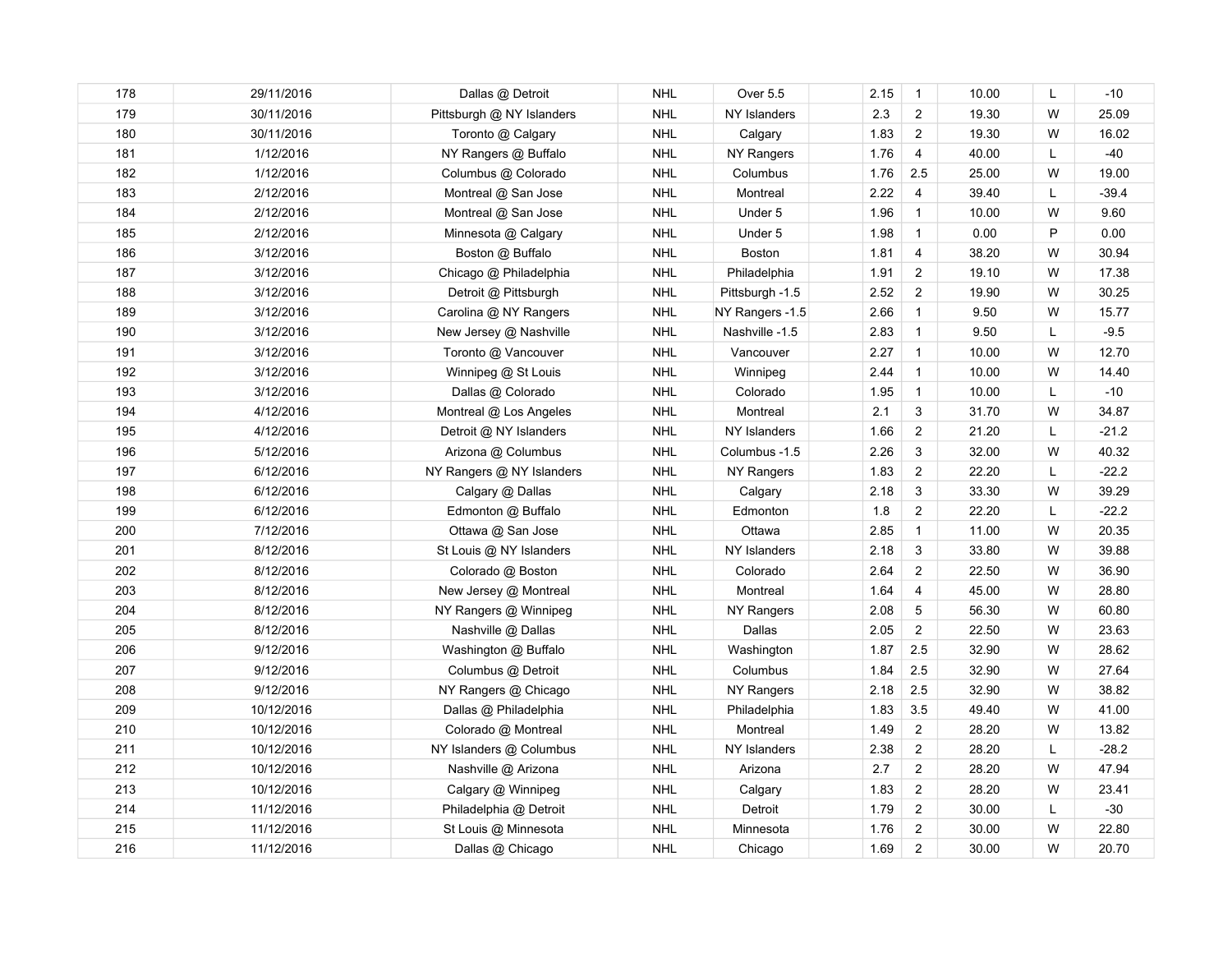| 217 | 11/12/2016 | New Jersey @ NY Rangers  | <b>NHL</b> | NY Rangers        | 1.68    | $\sqrt{5}$              | 75.00 | W         | 51.00   |
|-----|------------|--------------------------|------------|-------------------|---------|-------------------------|-------|-----------|---------|
| 218 | 13/12/2016 | Chicago @ NY Rangers     | <b>NHL</b> | NY Rangers        | 1.793   | $\sqrt{5}$              | 78.00 | Г         | $-78$   |
| 219 | 13/12/2016 | San Jose @ Toronto       | <b>NHL</b> | Toronto           | 1.95    | $\overline{2}$          | 31.50 | Г         | $-31.5$ |
| 220 | 13/12/2016 | St Louis @ Nashville     | <b>NHL</b> | Nashville         | 1.71    | $\overline{a}$          | 31.50 | W         | 22.37   |
| 221 | 14/12/2016 | San Jose @ Ottawa        | <b>NHL</b> | San Jose          | 1.83    | $\overline{c}$          | 30.00 | W         | 24.90   |
| 222 | 14/12/2016 | Boston @ Pittsburgh      | <b>NHL</b> | Boston            | 2.51    | $\overline{2}$          | 30.00 | Г         | $-30$   |
| 223 | 14/12/2016 | Philadelphia @ Colorado  | <b>NHL</b> | Philadelphia      | 1.86    | $\overline{2}$          | 30.00 | W         | 25.80   |
| 224 | 15/12/2016 | Anaheim @ Boston         | <b>NHL</b> | Anaheim           | 2.11    | $\overline{2}$          | 30.00 | W         | 33.30   |
| 225 | 15/12/2016 | Chicago @ NY Islanders   | <b>NHL</b> | NY Islanders      | 1.99    | $\mathbf{1}$            | 15.00 | Г         | $-15$   |
| 226 | 15/12/2016 | Los Angeles @ Detroit    | <b>NHL</b> | Detroit           | 2.11    | $\overline{a}$          | 30.00 | L         | $-30$   |
| 227 | 15/12/2016 | Arizona @ Toronto        | <b>NHL</b> | Arizona           | 3.1     | $\mathbf{1}$            | 15.00 | W         | 31.50   |
| 228 | 15/12/2016 | Minnesota @ Nashville    | <b>NHL</b> | Minnesota         | 2.1     | $\mathbf{2}$            | 30.00 | W         | 33.00   |
| 229 | 15/12/2016 | NY Rangers @ Dallas      | <b>NHL</b> | NY Rangers        | 1.92    | 3.5                     | 52.50 | W         | 48.30   |
| 230 | 16/12/2016 | San Jose @ Montreal      | <b>NHL</b> | Montreal          | 1.71    | 3                       | 48.00 | L         | $-48$   |
| 231 | 16/12/2016 | Los Angeles @ Pittsburgh | <b>NHL</b> | Pittsburgh        | 1.59    | $\overline{2}$          | 32.00 | L         | $-32$   |
| 232 | 17/12/2016 | Philadelphia @ Dallas    | <b>NHL</b> | Philadelphia      | 2.1     | $\overline{2}$          | 30.00 | L         | $-30$   |
| 233 | 17/12/2016 | Arizona @ Minnesota      | <b>NHL</b> | Arizona           | 3.1     | 3                       | 45.00 | L         | $-45$   |
| 234 | 17/12/2016 | New Jersey @ Ottawa      | <b>NHL</b> | New Jersey        | 2.14    | $\mathbf{2}$            | 30.00 | L         | $-30$   |
| 235 | 17/12/2016 | Montreal @ Washington    | <b>NHL</b> | Montreal          | 2.21    | $\overline{2}$          | 30.00 | W         | 36.30   |
| 236 | 17/12/2016 | Buffalo @ Carolina       | <b>NHL</b> | Carolina -1.5     | 3.05    | $\overline{2}$          | 30.00 | Г         | $-30$   |
| 237 | 17/12/2016 | NY Rangers @ Nashville   | <b>NHL</b> | NY Rangers        | 2.11    | 3.5                     | 53.00 | W         | 58.83   |
| 238 | 17/12/2016 | Chicago @ St Louis       | <b>NHL</b> | Chicago           | 2.28    | $\overline{c}$          | 30.00 | W         | 38.40   |
| 239 | 18/12/2016 | Los Angeles @ Boston     | <b>NHL</b> | Los Angeles       | 2.35    | $\boldsymbol{2}$        | 30.00 | L         | $-30$   |
| 240 | 18/12/2016 | Columbus @ Vancouver     | <b>NHL</b> | Columbus          | 1.61    | $\overline{c}$          | 30.00 | W         | 18.30   |
| 241 | 18/12/2016 | New Jersey @ NY Rangers  | <b>NHL</b> | NY Rangers        | 1.57    | $\sqrt{5}$              | 75.00 | W         | 42.75   |
| 242 | 18/12/2016 | Ottawa @ NY Islanders    | <b>NHL</b> | NY Islanders -1.5 | 3.1     | 3                       | 45.00 | L         | $-45$   |
| 243 | 19/12/2016 | Edmonton @ St Louis      | <b>NHL</b> | Edmonton          | $2.2\,$ | 2.8                     | 42.50 | W         | 51.00   |
| 244 | 19/12/2016 | Anaheim @ Toronto        | <b>NHL</b> | Toronto           | 1.8     | 2.3                     | 35.00 | L         | $-35$   |
| 245 | 19/12/2016 | Calgary @ Arizona        | <b>NHL</b> | Arizona           | $2.2\,$ | 3.3                     | 50.00 | L         | $-50$   |
| 246 | 20/12/2016 | Los Angeles @ Columbus   | <b>NHL</b> | Los Angeles       | 2.15    | $\overline{c}$          | 30.00 | L         | $-30$   |
| 247 | 20/12/2016 | NY Rangers @ Pittsburgh  | <b>NHL</b> | NY Rangers        | 2.49    | $\overline{2}$          | 30.00 | Г         | $-30$   |
| 248 | 20/12/2016 | Anaheim @ Montreal       | <b>NHL</b> | Montreal          | 1.6     | $\overline{\mathbf{4}}$ | 60.00 | W         | 36.00   |
| 249 | 20/12/2016 | Colorado @ Minnesota     | <b>NHL</b> | Minnesota -1.5    | 2.25    | $\overline{c}$          | 30.00 | W         | 37.50   |
| 250 | 20/12/2016 | Ottawa @ Chicago         | <b>NHL</b> | Chicago           | 1.63    | 2.5                     | 37.00 | L         | $-37$   |
| 251 | 20/12/2016 | Calgary @ San Jose       | <b>NHL</b> | Calgary           | 2.86    | $\mathbf{1}$            | 15.00 | L.        | $-15$   |
| 252 | 22/12/2016 | St Louis @ Tampa Bay     | <b>NHL</b> | Tampa Bay         | 1.95    | 3                       | 43.00 | W         | 40.85   |
| 253 | 22/12/2016 | Los Angeles @ Nashville  | <b>NHL</b> | Los Angeles       | 2.15    | $\overline{2}$          | 29.00 | ${\sf W}$ | 33.35   |
| 254 | 22/12/2016 | Toronto @ Colorado       | <b>NHL</b> | Toronto           | 1.71    | 2.9                     | 42.00 | W         | 29.82   |
| 255 | 23/12/2016 | Buffalo @ NY Islanders   | <b>NHL</b> | NY Islanders      | 1.76    | 4                       | 62.00 | W         | 47.12   |
|     |            |                          |            |                   |         |                         |       |           |         |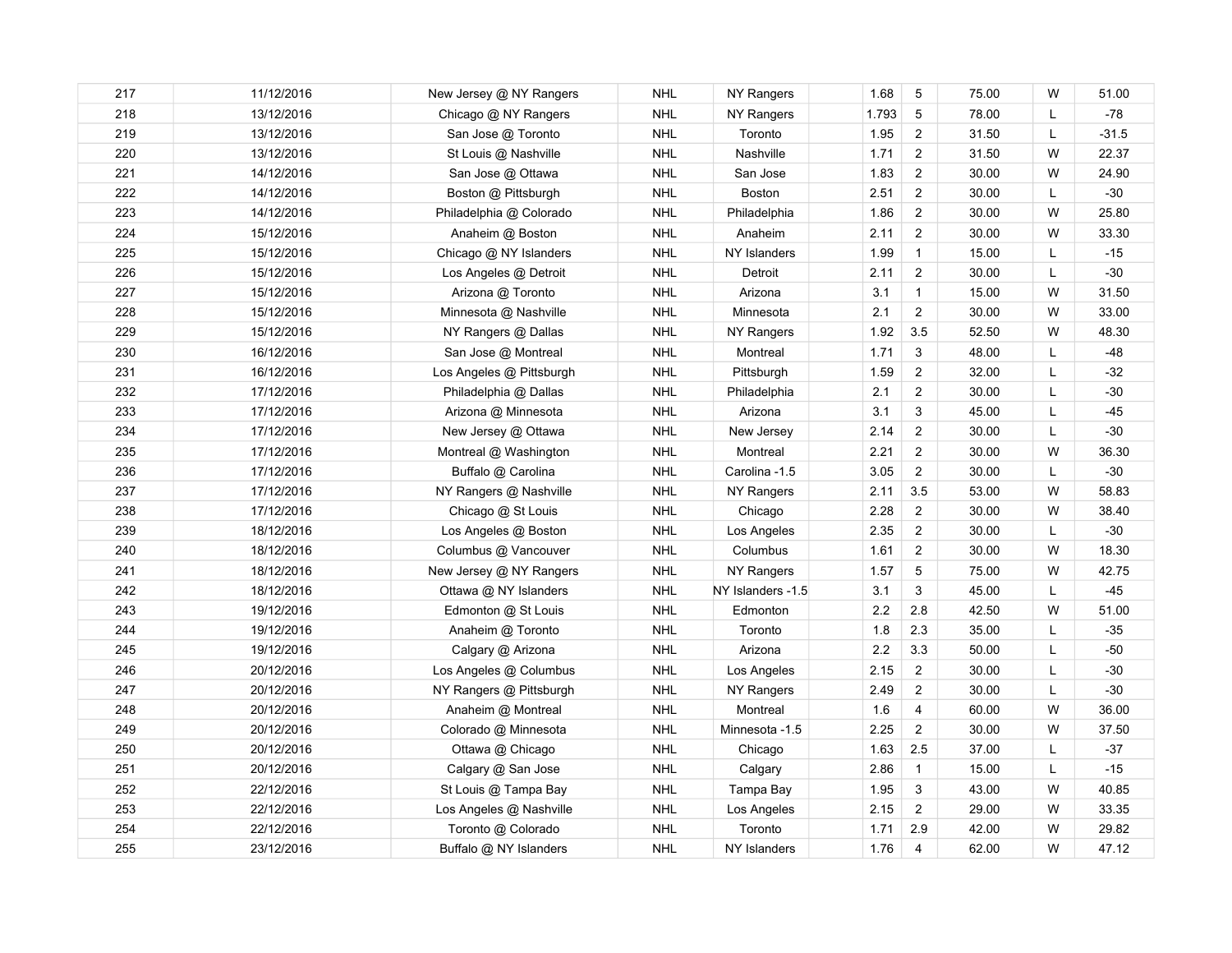| 256 | 23/12/2016 | Colorado @ Chicago      | <b>NHL</b> | Colorado          | 3.6  | $\mathbf{1}$   | 15.00 | W  | 39.00   |
|-----|------------|-------------------------|------------|-------------------|------|----------------|-------|----|---------|
| 257 | 23/12/2016 | Toronto @ Arizona       | <b>NHL</b> | Arizona           | 2.27 | $\overline{1}$ | 15.00 | Г  | $-15$   |
| 258 | 23/12/2016 | Los Angeles @ Dallas    | <b>NHL</b> | Los Angeles       | 2.21 | 3              | 46.00 | Г  | $-46$   |
| 259 | 23/12/2016 | Minnesota @ NY Rangers  | <b>NHL</b> | NY Rangers        | 1.69 | 5              | 77.00 | L  | $-77$   |
| 260 | 27/12/2016 | Ottawa @ NY Rangers     | <b>NHL</b> | NY Rangers        | 1.64 | $\,$ 5 $\,$    | 75.00 | W  | 48.00   |
| 261 | 27/12/2016 | Boston @ Columbus       | <b>NHL</b> | <b>Boston</b>     | 2.13 | $\overline{2}$ | 30.00 | L  | $-30$   |
| 262 | 27/12/2016 | Pittsburgh @ New Jersey | <b>NHL</b> | New Jersey        | 2.31 | $\overline{2}$ | 30.00 | L  | $-30$   |
| 263 | 27/12/2016 | Winnipeg @ Chicago      | <b>NHL</b> | Winnipeg          | 2.32 | $\overline{2}$ | 30.00 | W  | 39.60   |
| 264 | 27/12/2016 | Dallas @ Arizona        | <b>NHL</b> | Arizona           | 2.29 | 2.8            | 42.00 | Г  | -42     |
| 265 | 27/12/2016 | Calgary @ Colorado      | <b>NHL</b> | Colorado          | 2.25 | $\overline{2}$ | 30.00 | L  | $-30$   |
| 266 | 27/12/2016 | Buffalo @ Detroit       | <b>NHL</b> | Detroit           | 1.8  | $\overline{2}$ | 30.00 | L  | $-30$   |
| 267 | 28/12/2016 | Toronto @ Florida       | <b>NHL</b> | Toronto           | 2.11 | $\overline{2}$ | 28.50 | W  | 31.64   |
| 268 | 28/12/2016 | Montreal @ Tampa Bay    | <b>NHL</b> | Montreal          | 1.96 | 3              | 42.50 | L  | $-42.5$ |
| 269 | 28/12/2016 | Philadelphia @ St Louis | <b>NHL</b> | Philadelphia      | 2.31 | 4              | 56.70 | L  | $-56.7$ |
| 270 | 29/12/2016 | Boston @ Buffalo        | <b>NHL</b> | <b>Boston</b>     | 1.77 | 2.7            | 36.50 | W  | 28.11   |
| 271 | 29/12/2016 | Detroit @ Ottawa        | <b>NHL</b> | Detroit           | 2.4  | 2.5            | 34.00 | W  | 47.60   |
| 272 | 29/12/2016 | Columbus @ Winnipeg     | <b>NHL</b> | Clumbus           | 1.87 | $\mathbf{3}$   | 40.00 | W  | 34.80   |
| 273 | 29/12/2016 | NY Rangers @ Arizona    | <b>NHL</b> | NY Rangers        | 1.7  | $\overline{2}$ | 27.00 | W  | 18.90   |
| 274 | 30/12/2016 | Philadelphia @ San Jose | <b>NHL</b> | Philadelphia      | 2.54 | 3              | 45.00 | L  | $-45$   |
| 275 | 31/12/2016 | Buffalo @ Boston        | <b>NHL</b> | Boston (-1.5)     | 2.51 | $\overline{2}$ | 28.50 | W  | 43.04   |
| 276 | 31/12/2016 | Montreal @ Pittsburgh   | <b>NHL</b> | Montreal          | 2.5  | 4              | 58.00 | L. | $-58$   |
| 277 | 31/12/2016 | NY Islanders @ Winnipeg | <b>NHL</b> | NY Islanders      | 2.33 | $\overline{2}$ | 29.00 | W  | 38.57   |
| 278 | 31/12/2016 | NY Rangers @ Colorado   | <b>NHL</b> | NY Rangers        | 1.63 | 3              | 43.00 | W  | 27.09   |
| 279 | 31/12/2016 | Florida @ Dallas        | <b>NHL</b> | Flordia           | 2.58 | $\overline{2}$ | 29.00 | W  | 45.82   |
| 280 | 31/12/2016 | Arizona @ Calgary       | <b>NHL</b> | Calgary (-1.5)    | 2.62 | $\mathbf{1}$   | 15.00 | W  | 24.30   |
| 281 | 1/1/2017   | Ottawa @ Washington     | <b>NHL</b> | Washington        | 1.57 | 3              | 45.00 | W  | 25.65   |
| 282 | 2/1/2017   | Chicago @ St Louis      | <b>NHL</b> | Chicago           | 2.1  | 2.5            | 40.00 | L  | $-40$   |
| 283 | 2/1/2017   | Boston @ New Jersey     | <b>NHL</b> | <b>Boston</b>     | 1.69 | 3.5            | 55.00 | L  | $-55$   |
| 284 | 2/1/2017   | Colorado @ Vancouver    | <b>NHL</b> | Colorado          | 2.29 | $\overline{c}$ | 32.00 | L  | $-32$   |
| 285 | 3/1/2017   | Buffalo @ NY Rangers    | <b>NHL</b> | NY Rangers (-1.5) | 2.55 | $\,$ 5 $\,$    | 72.00 | L  | $-72$   |
| 286 | 3/1/2017   | Montreal @ Nashville    | <b>NHL</b> | Montreal          | 2.03 | 2.9            | 42.00 | W  | 43.26   |
| 287 | 4/1/2017   | Montreal @ Dallas       | <b>NHL</b> | Montreal          | 2.02 | $\overline{2}$ | 28.50 | W  | 29.07   |
| 288 | 4/1/2017   | Arizona @ Vancouver     | <b>NHL</b> | Arizona           | 2.25 | $\overline{2}$ | 28.50 | L  | $-28.5$ |
| 289 | 4/1/2017   | Detroit @ Anaheim       | <b>NHL</b> | Detroit           | 2.35 | $\mathbf{1}$   | 14.50 | L  | $-14.5$ |
| 290 | 5/1/2017   | Columbus @ Washington   | <b>NHL</b> | Washington        | 1.78 | $\overline{2}$ | 28.00 | W  | 21.84   |
| 291 | 5/1/2017   | Carolina @ St Louis     | <b>NHL</b> | Carolina          | 2.29 | $\overline{2}$ | 28.00 | W  | 36.12   |
| 292 | 5/1/2017   | Buffalo @ Chicago       | <b>NHL</b> | Chicago (-1.5)    | 2.73 | $\overline{2}$ | 28.00 | L  | $-28$   |
| 293 | 5/1/2017   | Columbus @ Washington   | <b>NHL</b> | Washington (-1.5) | 3.22 | $\overline{1}$ | 14.00 | W  | 31.08   |
| 294 | 5/1/2017   | Nashville @ Tampa Bay   | <b>NHL</b> | Over 5.5          | 2.09 | $\overline{2}$ | 28.00 | W  | 30.52   |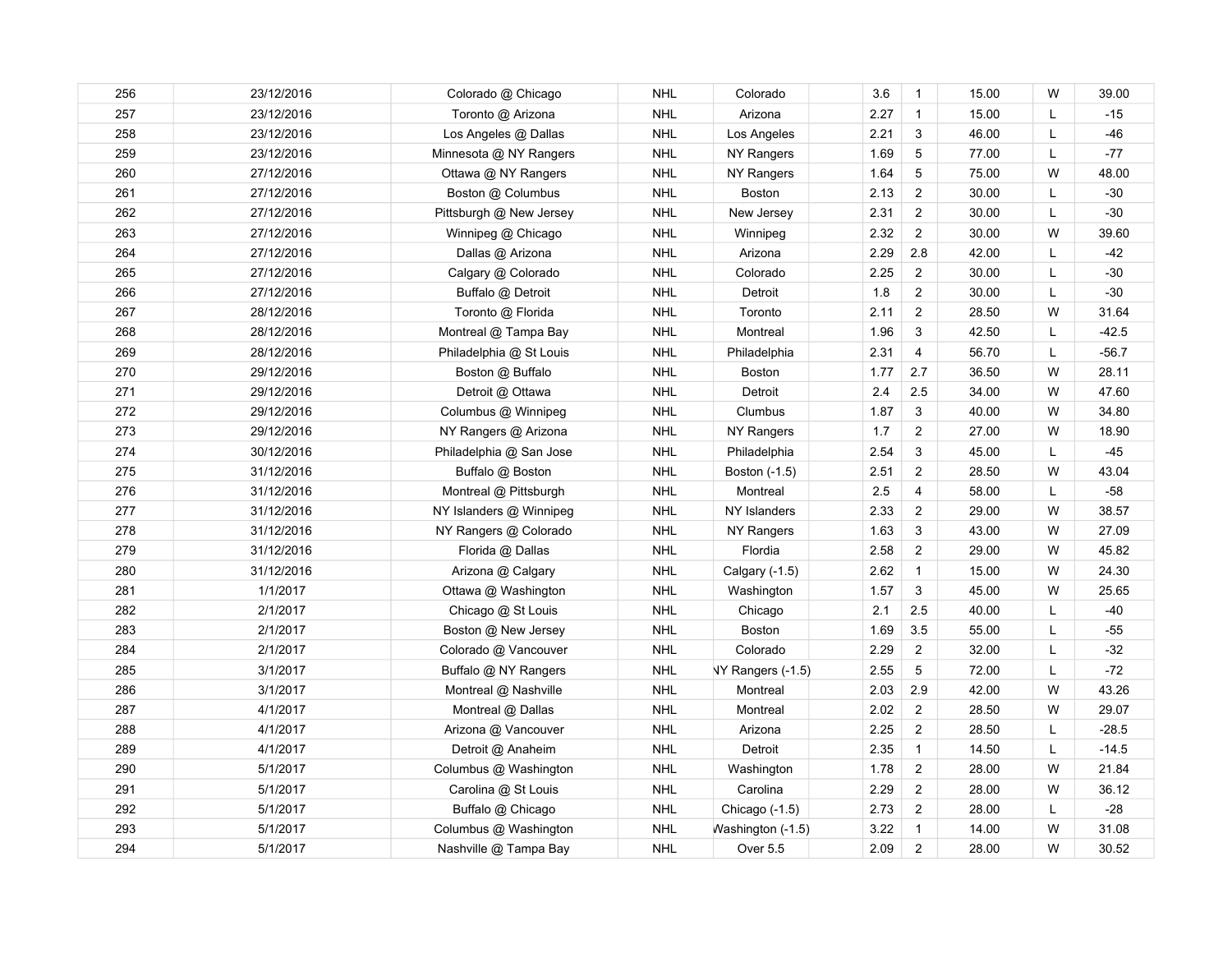| 295 | 6/1/2017  | Nashville @ Florida      | <b>NHL</b> | Florida             | 1.87 | 3                       | 45.00 | W  | 39.15   |
|-----|-----------|--------------------------|------------|---------------------|------|-------------------------|-------|----|---------|
| 296 | 6/1/2017  | Toronto @ New Jersey     | <b>NHL</b> | Toronto             | 1.81 | 3                       | 45.00 | W  | 36.45   |
| 297 | 6/1/2017  | NY Islanders @ Colorado  | <b>NHL</b> | NY Islanders        | 1.72 | 2.5                     | 37.00 | Г  | $-37$   |
| 298 | 6/1/2017  | Arizona @ Anaheim        | <b>NHL</b> | Arizona             | 2.92 | $\mathbf{1}$            | 15.00 | L  | $-15$   |
| 299 | 6/1/2017  | Carolina @ Chicago       | <b>NHL</b> | Carolina            | 2.25 | $\mathbf{1}$            | 15.00 | L  | $-15$   |
| 300 | 7/1/2017  | Minnesota @ Los Angeles  | <b>NHL</b> | Los Angeles         | 1.85 | 2.7                     | 41.00 | W  | 34.85   |
| 301 | 7/1/2017  | Dallas @ St Louis        | <b>NHL</b> | Dallas              | 2.33 | $\overline{2}$          | 30.00 | Г  | $-30$   |
| 302 | 7/1/2017  | Tampa Bay @ Philadelphia | <b>NHL</b> | Tampa Bay           | 2.25 | $\overline{2}$          | 30.00 | Г  | $-30$   |
| 303 | 7/1/2017  | Montreal @ Toronto       | <b>NHL</b> | Montreal            | 1.99 | 3.5                     | 53.00 | W  | 52.47   |
| 304 | 7/1/2017  | Washington @ Ottawa      | <b>NHL</b> | Washington          | 1.71 | 3                       | 45.00 | W  | 31.95   |
| 305 | 9/1/2017  | Florida @ New Jersey     | <b>NHL</b> | Florida             | 1.99 | 2.7                     | 42.50 | W  | 42.08   |
| 306 | 9/1/2017  | Washington @ Montreal    | <b>NHL</b> | Montreal            | 1.93 | 3.5                     | 55.00 | L  | $-55$   |
| 307 | 9/1/2017  | Dallas @ Los Angeles     | <b>NHL</b> | Los Angeles         | 1.68 | 2.5                     | 40.00 | L  | $-40$   |
| 308 | 10/1/2017 | Philadelphia @ Buffalo   | <b>NHL</b> | Philadelphia        | 1.95 | 3                       | 45.00 | Г  | $-45$   |
| 309 | 10/1/2017 | Boston @ St Louis        | <b>NHL</b> | Boston              | 1.95 | 4.4                     | 65.00 | W  | 61.75   |
| 310 | 10/1/2017 | San Jose @ Edmonton      | <b>NHL</b> | Edmonton            | 1.99 | $\overline{2}$          | 30.00 | L  | $-30$   |
| 311 | 10/1/2017 | Detroit @ Chicago        | <b>NHL</b> | Detroit             | 2.55 | $\mathbf{1}$            | 15.00 | L  | $-15$   |
| 312 | 11/1/2017 | Montreal @ Winnipeg      | <b>NHL</b> | Montreal            | 2.25 | 3.5                     | 52.00 | W  | 65.00   |
| 313 | 11/1/2017 | San Jose @ Calgary       | <b>NHL</b> | Calgary             | 1.85 | 2.5                     | 37.00 | W  | 31.45   |
| 314 | 12/1/2017 | Vancouver @ Philadelphia | <b>NHL</b> | Philadelphia (-1.5) | 2.66 | $\overline{2}$          | 32.00 | L. | $-32$   |
| 315 | 12/1/2017 | Pittsburgh @ Ottawa      | <b>NHL</b> | Pittsburgh          | 1.72 | $\overline{4}$          | 63.50 | L. | $-63.5$ |
| 316 | 12/1/2017 | Buffalo @ Tampa Bay      | <b>NHL</b> | Tampa Bay           | 1.65 | 2.5                     | 40.00 | W  | 26.00   |
| 317 | 12/1/2017 | Montreal @ Minnesota     | <b>NHL</b> | Montreal            | 2.49 | 2.9                     | 46.00 | L  | $-46$   |
| 318 | 12/1/2017 | Detroit @ Dallas         | <b>NHL</b> | Detroit             | 2.3  | $\mathbf{1}$            | 16.00 | L  | $-16$   |
| 319 | 12/1/2017 | New Jersey @ Edmonton    | <b>NHL</b> | Edmonton (-1.5)     | 2.5  | $\mathbf{1}$            | 16.00 | L  | $-16$   |
| 320 | 12/1/2017 | St Louis @ Los Angeles   | <b>NHL</b> | Los Angeles         | 1.74 | 2.6                     | 41.00 | W  | 30.34   |
| 321 | 13/1/2017 | Toronto @ NY Rangers     | <b>NHL</b> | Over 5.5            | 1.85 | $\overline{2}$          | 29.00 | W  | 24.65   |
| 322 | 13/1/2017 | NY Islanders @ Florida   | <b>NHL</b> | NY Islanders        | 2.18 | $\overline{2}$          | 29.00 | W  | 34.22   |
| 323 | 13/1/2017 | Columbus @ Tampa Bay     | <b>NHL</b> | Columbus            | 1.83 | $\overline{\mathbf{4}}$ | 58.00 | W  | 48.14   |
| 324 | 13/1/2017 | Winnipeg @ Arizona       | <b>NHL</b> | Arizona             | 2.3  | $\overline{2}$          | 29.00 | W  | 37.70   |
| 325 | 13/1/2017 | New Jersey @ Calgary     | <b>NHL</b> | Calgary (-1.5)      | 2.33 | $\overline{2}$          | 29.00 | L  | $-29$   |
| 326 | 14/1/2017 | Philadelphia @ Boston    | <b>NHL</b> | <b>Boston</b>       | 1.63 | 3                       | 47.50 | W  | 29.93   |
| 327 | 14/1/2017 | Nashville @ Colorado     | <b>NHL</b> | Nashville           | 1.73 | $\overline{2}$          | 31.00 | W  | 22.63   |
| 328 | 14/1/2017 | Pittsburgh @ Detroit     | <b>NHL</b> | Detroit             | 2.62 | 2.2                     | 35.00 | W  | 56.70   |
| 329 | 14/1/2017 | Toronto @ Ottawa         | <b>NHL</b> | Toronto             | 2.06 | 2.5                     | 40.00 | W  | 42.40   |
| 330 | 14/1/2017 | Minnesota @ Dallas       | <b>NHL</b> | Dallas              | 1.95 | $\overline{2}$          | 32.00 | L  | $-32$   |
| 331 | 16/1/2017 | Winnipeg @ San Jose      | <b>NHL</b> | Winnipeg            | 2.65 | $\mathbf{1}$            | 17.00 | Г  | $-17$   |
| 332 | 16/1/2017 | Arizona @ Edmonton       | <b>NHL</b> | Arizona             | 2.91 | $\mathbf{1}$            | 17.00 | L  | $-17$   |
| 333 | 23/1/2017 | Carolina @ Washington    | <b>NHL</b> | Carolina            | 2.66 | $\mathbf{1}$            | 16.00 | Г  | $-16$   |
|     |           |                          |            |                     |      |                         |       |    |         |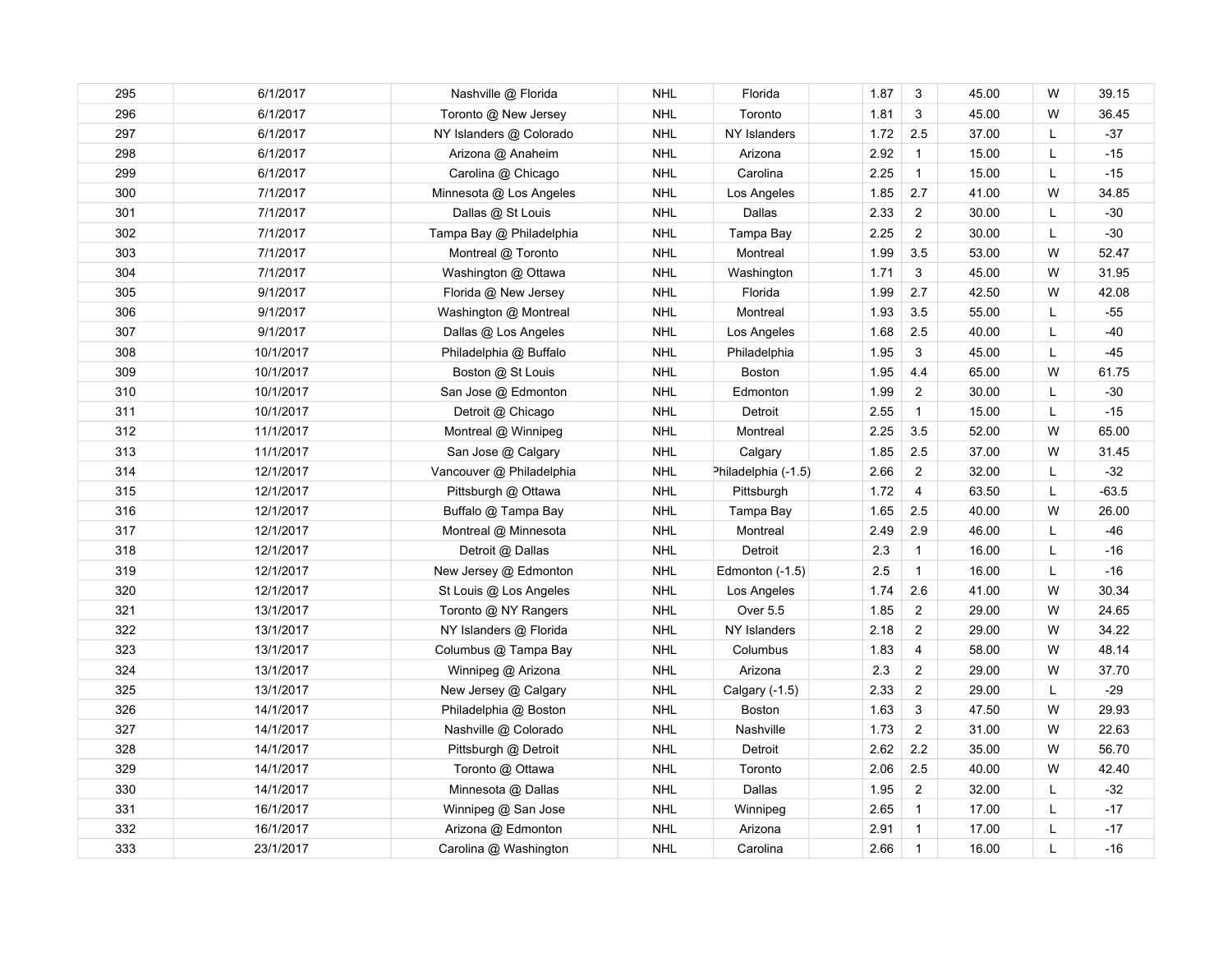| 334 | 23/1/2017 | Calgary @ Toronto         | <b>NHL</b> | Toronto           | 1.7            | $\mathbf{1}$   | 16.00 | W | 11.20   |
|-----|-----------|---------------------------|------------|-------------------|----------------|----------------|-------|---|---------|
| 335 | 23/1/2017 | Anaheim @ Winnipeg        | <b>NHL</b> | Winnipeg          | 1.92           | $\overline{1}$ | 16.00 | L | $-16$   |
| 336 | 23/1/2017 | San Jose @ Colorado       | <b>NHL</b> | Colorado          | 2.78           | $\mathbf{1}$   | 16.00 | L | $-16$   |
| 337 | 24/1/2017 | Los Angeles @ New Jersey  | <b>NHL</b> | Los Angeles       | 1.91           | 2.2            | 36.00 | W | 32.76   |
| 338 | 24/1/2017 | St Louis @ Pittsburgh     | <b>NHL</b> | Pittsburgh (-1.5) | 2.55           | 4.5            | 73.50 | L | -73.5   |
| 339 | 24/1/2017 | Buffalo @ Nashville       | <b>NHL</b> | Nashville (-1.5)  | 2.85           | $\mathbf{3}$   | 49.00 | L | $-49$   |
| 340 | 25/1/2017 | Philadelphia @ NY Rangers | <b>NHL</b> | NY Rangers        | 1.72           | 3.2            | 50.00 | L | $-50$   |
| 341 | 25/1/2017 | Vancouver @ Colorado      | <b>NHL</b> | Colorado          | 2.16           | $\overline{2}$ | 31.00 | L | $-31$   |
| 342 | 26/1/2017 | Washington @ New Jersey   | <b>NHL</b> | Washington        | 1.63           | $\overline{2}$ | 29.00 | W | 18.27   |
| 343 | 26/1/2017 | Calgary @ Ottawa          | <b>NHL</b> | Calgary           | $2.2\,$        | 2.5            | 37.00 | W | 44.40   |
| 344 | 26/1/2017 | Toronto @ Philadelphia    | <b>NHL</b> | Toronto           | 2.23           | 2.4            | 35.00 | L | $-35$   |
| 345 | 26/1/2017 | Toronto @ Philadelphia    | <b>NHL</b> | Over 5.5          | 1.85           | $\overline{2}$ | 29.00 | L | $-29$   |
| 346 | 26/1/2017 | St Louis @ Minnesota      | <b>NHL</b> | Minnesota         | 1.68           | 3.5            | 51.00 | W | 34.68   |
| 347 | 26/1/2017 | Columbus @ Nashville      | <b>NHL</b> | Columbus          | 2.11           | 2.3            | 33.50 | L | $-33.5$ |
| 348 | 26/1/2017 | Vancouver @ Arizona       | <b>NHL</b> | Arizona           | 1.91           | 3              | 44.00 | W | 40.04   |
| 349 | 31/1/2017 | Columbus @ NY Rangers     | <b>NHL</b> | NY Rangers        | 1.8            | 2.3            | 35.00 | L | $-35$   |
| 350 | 31/1/2017 | Nashville @ Pittsburgh    | <b>NHL</b> | Nashville         | 2.59           | $\mathbf{1}$   | 15.00 | L | $-15$   |
| 351 | 31/1/2017 | New Jersey @ Detroit      | <b>NHL</b> | Detroit           | 1.72           | 2.2            | 33.00 | L | $-33$   |
| 352 | 31/1/2017 | Buffalo @ Montreal        | <b>NHL</b> | Montreal          | 1.63           | $\sqrt{5}$     | 75.00 | W | 47.25   |
| 353 | 31/1/2017 | Ottawa @ Florida          | <b>NHL</b> | Florida           | 1.86           | 4.3            | 65.00 | W | 55.90   |
| 354 | 31/1/2017 | Winnipeg @ St Louis       | <b>NHL</b> | Winnipeg          | 2.26           | 2.1            | 32.00 | W | 40.32   |
| 355 | 31/1/2017 | Toronto @ Dallas          | <b>NHL</b> | Toronto           | 2.08           | 3.1            | 47.00 | L | $-47$   |
| 356 | 31/1/2017 | Minnesota @ Edmonton      | <b>NHL</b> | Edmonton          | 1.91           | 2.4            | 36.00 | L | $-36$   |
| 357 | 1/2/2017  | Colorado @ Los Angeles    | <b>NHL</b> | Colorado          | 3.48           | $\mathbf{1}$   | 15.00 | L | $-15$   |
| 358 | 1/2/2017  | Minnesota @ Calgary       | <b>NHL</b> | Calgary           | 2.07           | $\mathbf{1}$   | 15.00 | W | 16.05   |
| 359 | 2/2/2017  | Montreal @ Philadelphia   | <b>NHL</b> | Montreal          | $\overline{2}$ | 3              | 45.00 | L | $-45$   |
| 360 | 2/2/2017  | NY Rangers @ Buffalo      | <b>NHL</b> | NY Rangers        | 1.79           | 5              | 74.00 | W | 58.46   |
| 361 | 2/2/2017  | Ottawa @ Tampa Bay        | <b>NHL</b> | Tampa Bay         | 1.75           | 3.5            | 52.00 | L | $-52$   |
| 362 | 2/2/2017  | Chicago @ Arizona         | <b>NHL</b> | Chicago (-1.5)    | 2.99           | $\overline{c}$ | 30.00 | L | $-30$   |
| 363 | 2/2/2017  | Toronto @ St Louis        | <b>NHL</b> | Toronto           | 2.08           | $\mathbf 5$    | 74.00 | L | $-74$   |
| 364 | 3/2/2017  | Edmonton @ Carolina       | <b>NHL</b> | Edmonton          | 2.4            | 3.4            | 45.50 | L | $-45.5$ |
| 365 | 3/2/2017  | NY Islanders @ Detroit    | <b>NHL</b> | NY Islanders      | 2.01           | $\overline{2}$ | 27.00 | L | $-27$   |
| 366 | 3/2/2017  | Calgary @ New Jersey      | <b>NHL</b> | Calgary           | 1.96           | 3              | 40.00 | W | 38.40   |
| 367 | 4/2/2017  | Winnipeg @ Colorado       | <b>NHL</b> | Colorado          | 2.46           | $\mathbf{1}$   | 13.00 | W | 18.98   |
| 368 | 4/2/2017  | New Jersey @ Columbus     | <b>NHL</b> | Columbus (-1.5)   | 2.41           | 3              | 40.00 | L | $-40$   |
| 369 | 4/2/2017  | Anaheim @ Tampa Bay       | <b>NHL</b> | Tampa Bay         | 1.67           | 3              | 40.00 | W | 26.80   |
| 370 | 4/2/2017  | Arizona @ San Jose        | <b>NHL</b> | Arizona           | 3.3            | 2.5            | 33.00 | W | 75.90   |
| 371 | 5/2/2017  | Calgary @ NY Rangers      | <b>NHL</b> | NY Rangers        | 1.67           | 3              | 42.00 | W | 28.14   |
| 372 | 5/2/2017  | Los Angeles @ Washington  | <b>NHL</b> | Los Angeles       | 2.51           | $\overline{2}$ | 28.00 | Г | $-28$   |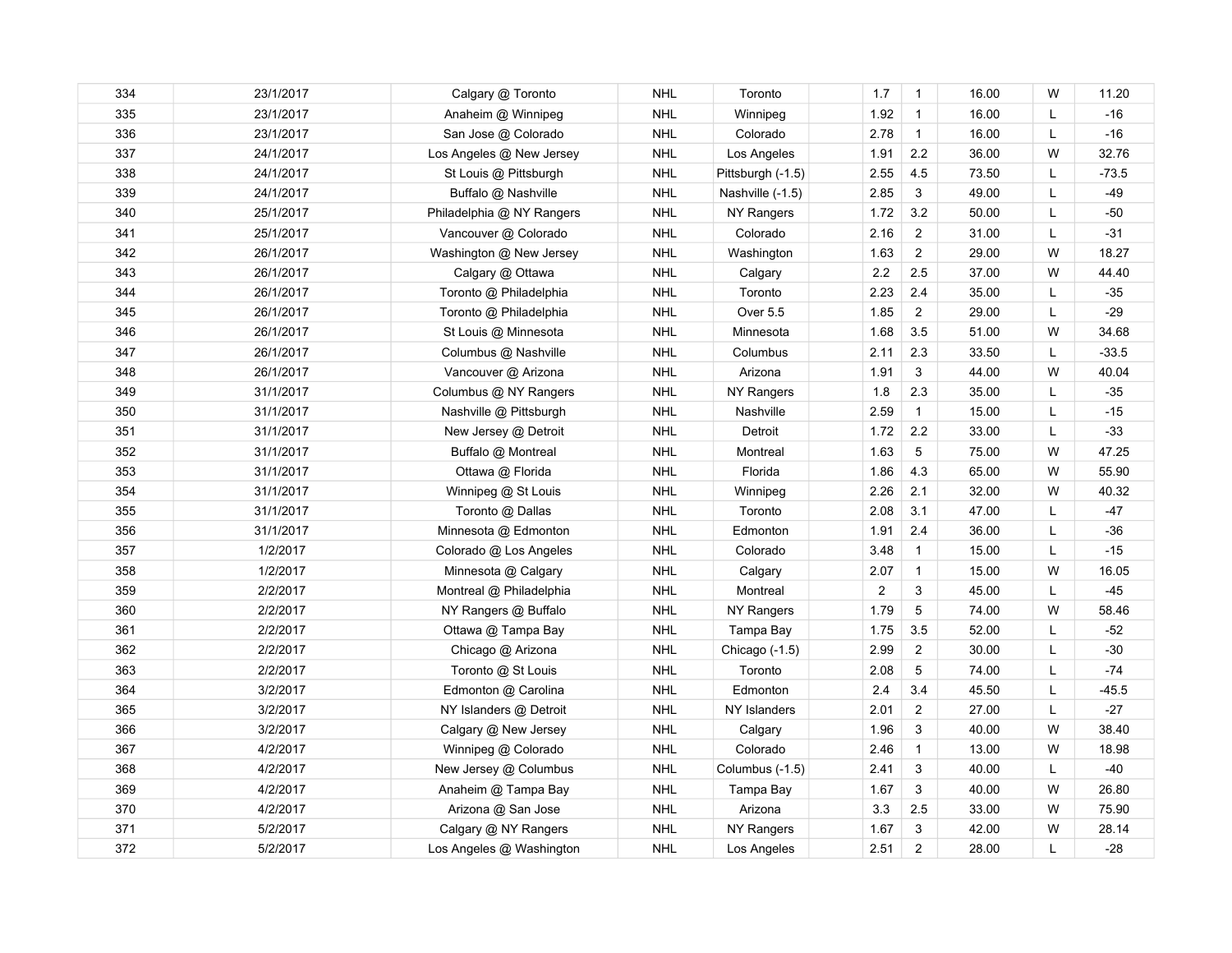| 373 | 6/2/2017  | St Louis @ Philadelphia   | <b>NHL</b> | Philadelphia                  | м | 1.84    | 2.7            | 38.00 | L | $-38$   |
|-----|-----------|---------------------------|------------|-------------------------------|---|---------|----------------|-------|---|---------|
| 374 | 6/2/2017  | Buffalo @ New Jersey      | <b>NHL</b> | New Jersey                    | G | 1.85    | $\overline{2}$ | 28.00 | W | 23.80   |
| 375 | 6/2/2017  | Toronto @ NY Islanders    | <b>NHL</b> | NY Islanders                  | G | 1.95    | $\overline{c}$ | 28.00 | W | 26.60   |
| 376 | 7/2/2017  | Anaheim @ NY Rangers      | <b>NHL</b> | NY Rangers                    | M | 1.71    | 4.5            | 63.00 | W | 44.73   |
| 377 | 7/2/2017  | Carolina @ Washington     | <b>NHL</b> | Washington (-1.5)             | M | 2.5     | 3              | 42.00 | W | 63.00   |
| 378 | 7/2/2017  | Calgary @ Pittsburgh      | <b>NHL</b> | Calgary                       | G | 2.8     | 1.5            | 21.00 | W | 37.80   |
| 379 | 7/2/2017  | Vancouver @ Nashville     | <b>NHL</b> | Nashville                     | M | 1.53    | 2.3            | 32.00 | W | 16.96   |
| 380 | 7/2/2017  | Montreal @ Colorado       | <b>NHL</b> | Montreal                      | M | 1.57    | 3              | 42.00 | L | $-42$   |
| 381 | 9/2/2017  | San Jose @ Boston         | <b>NHL</b> | <b>Boston</b>                 | М | 1.85    | 3.5            | 53.00 | W | 45.05   |
| 382 | 9/2/2017  | Vancouver @ Columbus      | <b>NHL</b> | Columbus (-1.5)               | M | 2.43    | 2.5            | 38.00 | L | $-38$   |
| 383 | 9/2/2017  | St Louis @ Toronto        | <b>NHL</b> | Toronto                       | M | 1.77    | 4.2            | 64.00 | L | $-64$   |
| 384 | 10/2/2017 | Tampa Bay @ Minnesota     | <b>NHL</b> | Tampa Bay                     | G | $2.5\,$ | $\overline{a}$ | 30.00 | L | $-30$   |
| 385 | 11/2/2017 | Vancouver @ Boston        | <b>NHL</b> | Boston (-1.5)                 | G | 2.31    | 2.1            | 30.00 | L | $-30$   |
| 386 | 11/2/2017 | San Jose @ Philadelphia   | <b>NHL</b> | Philadelphia                  | M | 2.2     | 2.7            | 38.00 | W | 45.60   |
| 387 | 11/2/2017 | NY Islanders @ Ottawa     | <b>NHL</b> | NY Islanders                  | M | 2.05    | $2.2\,$        | 31.00 | L | $-31$   |
| 388 | 11/2/2017 | Buffalo @ Toronto         | <b>NHL</b> | Toronto                       | M | 1.6     | 3              | 43.00 | L | $-43$   |
| 389 | 11/2/2017 | St Louis @ Montreal       | <b>NHL</b> | Montreal                      | M | 1.84    | 4.5            | 65.00 | L | $-65$   |
| 390 | 11/2/2017 | Colorado @ NY Rangers     | <b>NHL</b> | NY Rangers (-1.5)             | M | 2.03    | 4.5            | 65.00 | W | 66.95   |
| 391 | 11/2/2017 | Tampa Bay @ Winnipeg      | <b>NHL</b> | Tampa Bay                     | G | 2.2     | $\mathbf{1}$   | 15.00 | W | 18.00   |
| 392 | 11/2/2017 | Pittsburgh @ Arizona      | <b>NHL</b> | Arizona                       | M | 2.96    | 3              | 43.00 | W | 84.28   |
| 393 | 12/2/2017 | Vancouver @ Buffalo       | <b>NHL</b> | Vancouver                     | G | 2.35    | $\overline{c}$ | 30.00 | W | 40.50   |
| 394 | 12/2/2017 | Montreal @ Boston         | <b>NHL</b> | Montreal                      | G | 2.32    | $\overline{2}$ | 30.00 | L | $-30$   |
| 395 | 13/2/2017 | NY Rangers @ Columbus     | <b>NHL</b> | NY Rangers                    | M | 2.25    | 2.6            | 39.00 | W | 48.75   |
| 396 | 13/2/2017 | Arizona @ Calgary         | <b>NHL</b> | Calgary (-1.5)                | G | 2.48    | $\overline{2}$ | 30.00 | L | $-30$   |
| 397 | 15/2/2017 | St Louis @ Detroit        | <b>NHL</b> | Detroit                       | M | 1.95    | 2.3            | 35.00 | L | -35     |
| 398 | 16/2/2017 | Winnipeg @ Pittsburgh     | <b>NHL</b> | Winnipeg                      | M | 3.05    | 2.5            | 37.00 | L | $-37$   |
| 399 | 16/2/2017 | Vancouver @ St Louis      | <b>NHL</b> | Vancouver                     | M | 2.67    | $\overline{2}$ | 30.00 | L | $-30$   |
| 400 | 16/2/2017 | Colorado @ Buffalo        | <b>NHL</b> | Colorado                      | G | 2.54    | $\overline{2}$ | 30.00 | L | $-30$   |
| 401 | 16/2/2017 | Dallas @ Minnesota        | <b>NHL</b> | Dallas                        | G | 2.56    | $\overline{2}$ | 30.00 | L | $-30$   |
| 402 | 18/2/2017 | St Louis @ Buffalo        | <b>NHL</b> | <b>Buffalo</b>                | M | 2.16    | 2.5            | 33.50 | W | 38.86   |
| 403 | 18/2/2017 | NY Islanders @ New Jersey | <b>NHL</b> | NY Islanders                  | M | 1.98    | 3              | 40.00 | L | $-40$   |
| 404 | 18/2/2017 | San Jose @ Arizona        | <b>NHL</b> | Arizona                       | M | 2.61    | 2.8            | 38.00 | L | $-38$   |
| 405 | 18/2/2017 | Florida @ Los Angeles     | <b>NHL</b> | Los Angeles                   | М | 1.63    | 2.9            | 39.00 | L | $-39$   |
| 406 | 18/2/2017 | Florida @ Los Angeles     | <b>NHL</b> | $\textsf{cos}$ Angeles (-1.5) | G | 2.95    | $\mathbf{1}$   | 13.50 | L | $-13.5$ |
| 407 | 18/2/2017 | Calgary @ Vancouver       | <b>NHL</b> | Calgary                       | M | 1.87    | $\overline{a}$ | 27.00 | L | $-27$   |
| 408 | 19/2/2017 | New Jersey @ NY Islanders | <b>NHL</b> | <b>NY Islanders</b>           | M | 1.62    | 2.3            | 28.00 | W | 17.36   |
| 409 | 19/2/2017 | Boston @ San Jose         | <b>NHL</b> | <b>Boston</b>                 | M | 2.09    | 2.3            | 28.00 | W | 30.52   |
| 410 | 20/2/2017 | Anaheim @ Arizona         | <b>NHL</b> | Arizona                       | M | 2.25    | 2.3            | 30.00 | W | 37.50   |
| 411 | 21/2/2017 | Pittsburgh @ Carolina     | <b>NHL</b> | Pittsburgh (-1.5)             | G | 3.03    | $\mathbf{1}$   | 15.00 | W | 30.45   |
|     |           |                           |            |                               |   |         |                |       |   |         |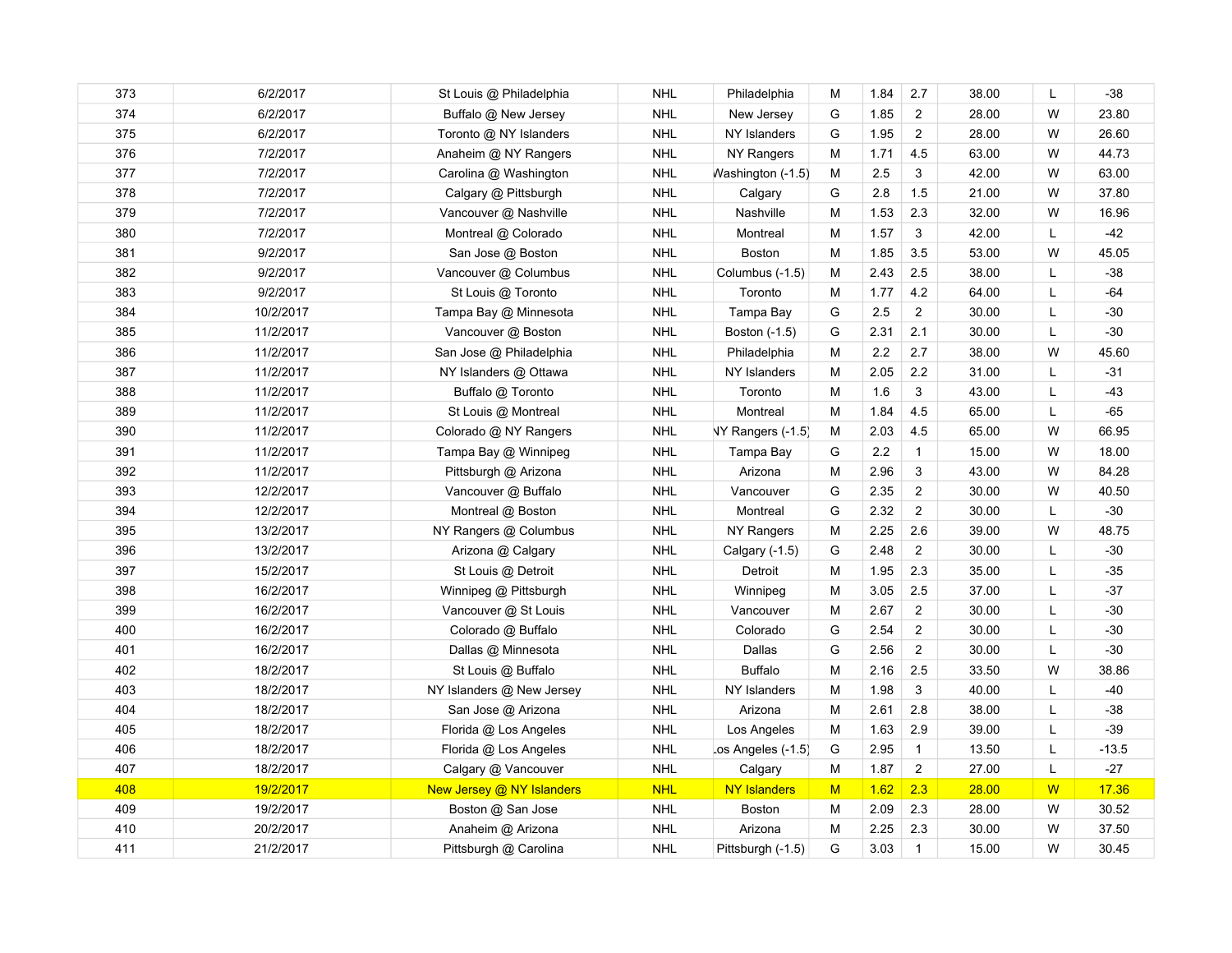| 412<br>413 | 21/2/2017<br>21/2/2017<br>21/2/2017 | Edmonton @ Tampa Bay<br>Ottawa @ New Jersey | <b>NHL</b><br><b>NHL</b> | Tampa Bay (-1.5)  | G         | 3       | $\mathbf{1}$            | 15.00 | W | 30.00   |
|------------|-------------------------------------|---------------------------------------------|--------------------------|-------------------|-----------|---------|-------------------------|-------|---|---------|
|            |                                     |                                             |                          |                   |           |         |                         |       |   |         |
|            |                                     |                                             |                          | Under 5           | M         | 1.884   | $\overline{1}$          | 15.00 | W | 13.26   |
| 414        |                                     | Ottawa @ New Jersey                         | <b>NHL</b>               | Ottawa            | M         | 2.17    | $\overline{c}$          | 26.00 | W | 30.42   |
| 415        | 21/2/2017                           | NY Islanders @ Detroit                      | <b>NHL</b>               | NY Islanders      | М         | 1.88    | $\overline{\mathbf{c}}$ | 26.00 | W | 22.88   |
| 416        | 21/2/2017                           | Calgary @ Nashville                         | <b>NHL</b>               | Calgary           | M         | 2.35    | $\overline{c}$          | 26.00 | W | 35.10   |
| 417        | 23/2/2017                           | NY Islanders @ Montreal                     | <b>NHL</b>               | NY Islanders      | M         | 2.45    | $\overline{4}$          | 59.00 | W | 85.55   |
| 418        | 23/2/2017                           | NY Rangers @ Toronto                        | <b>NHL</b>               | Over <sub>6</sub> | M         | 2.12    | $\overline{2}$          | 29.50 | L | $-29.5$ |
| 419        | 23/2/2017                           | Arizona @ Chicago                           | <b>NHL</b>               | Chicago $(-1.5)$  | G         | $2.2\,$ | $\overline{c}$          | 29.50 | W | 35.40   |
| 420        | 23/2/2017                           | Boston @ Los Angeles                        | <b>NHL</b>               | Los Angeles       | М         | 1.76    | 2.3                     | 34.00 | L | $-34$   |
| 421        | 24/2/2017                           | Ottawa @ Carolina                           | <b>NHL</b>               | Ottawa            | м         | 2.24    | $\overline{4}$          | 60.00 | L | $-60$   |
| 422        | 24/2/2017                           | Calgary @ Florida                           | <b>NHL</b>               | Calgary           | M         | 2.5     | $\overline{c}$          | 30.00 | W | 45.00   |
| 423        | 24/2/2017                           | Arizona @ Dallas                            | <b>NHL</b>               | Dallas (-1.5)     | G         | 2.21    | $\mathbf{1}$            | 15.00 | W | 18.15   |
| 424        | 25/2/2017                           | Anaheim @ Los Angeles                       | <b>NHL</b>               | Los Angeles       | M         | 1.66    | 3                       | 46.00 | W | 30.36   |
| 425        | 25/2/2017                           | NY Islanders @ Columbus                     | <b>NHL</b>               | NY Islanders      | M         | 2.36    | 2.3                     | 35.00 | L | $-35$   |
| 426        | 25/2/2017                           | Washington @ Nashville                      | <b>NHL</b>               | Washington        | M         | 2.05    | 3                       | 46.00 | L | $-46$   |
| 427        | 25/2/2017                           | Montreal @ Toronto                          | <b>NHL</b>               | Toronto           | М         | 1.89    | 2.4                     | 37.00 | L | $-37$   |
| 428        | 25/2/2017                           | Philadelphia @ Pittsburgh                   | <b>NHL</b>               | Pittsburgh (-1.5) | M         | 2.73    | 1.5                     | 23.00 | W | 39.79   |
| 429        | 26/2/2017                           | Calgary @ Carolina                          | <b>NHL</b>               | Calgary           | M         | $2.2\,$ | 2.5                     | 37.00 | W | 44.40   |
| 430        | 26/2/2017                           | Edmonton @ Nashville                        | <b>NHL</b>               | Edmonton          | ${\sf M}$ | 2.27    | 3                       | 45.00 | L | $-45$   |
| 431        | 27/2/2017                           | Ottawa @ Tampa Bay                          | <b>NHL</b>               | Ottawa            | G         | 2.67    | 1.5                     | 22.00 | L | $-22$   |
| 432        | 28/2/2017                           | Columbus @ Montreal                         | <b>NHL</b>               | Columbus          | М         | 1.92    | 2.6                     | 38.00 | L | $-38$   |
| 433        | 28/2/2017                           | Carolina @ Florida                          | <b>NHL</b>               | Florida           | G         | 1.69    | $\overline{2}$          | 30.00 | W | 20.70   |
| 434        | 1/3/2017                            | Pittsburgh @ Chicago                        | <b>NHL</b>               | Chicago           | M         | 1.76    | 3                       | 44.00 | W | 33.44   |
| 435        | 2/3/2017                            | New Jersey @ Washington                     | <b>NHL</b>               | Washington (-1.5) | M         | 2.07    | 3                       | 44.00 | L | $-44$   |
| 436        | 2/3/2017                            | Vancouver @ San Jose                        | <b>NHL</b>               | San Jose (-1.5)   | M         | 2.14    | 2.5                     | 37.00 | W | 42.18   |
| 437        | 3/3/2017                            | Tampa Bay @ Pittsburgh                      | <b>NHL</b>               | Pittsburgh        | M         | 1.65    | 2.3                     | 34.00 | W | 22.10   |
| 438        | 3/3/2017                            | Toronto @ Anaheim                           | <b>NHL</b>               | Toronto           | M         | 2.4     | 3                       | 44.00 | L | $-44$   |
| 439        | 3/3/2017                            | Arizona @ Carolina                          | <b>NHL</b>               | Carolina (-1.5)   | G         | 2.36    | $\mathbf{1}$            | 15.00 | L | $-15$   |
| 440        | 4/3/2017                            | New Jersey @ Boston                         | <b>NHL</b>               | New Jersey        | G         | 3.04    | $\overline{\mathbf{c}}$ | 29.00 | L | $-29$   |
| 441        | 4/3/2017                            | Chicago @ Nashville                         | <b>NHL</b>               | Nashville         | G         | 1.72    | $\overline{c}$          | 29.00 | L | $-29$   |
| 442        | 4/3/2017                            | Philadelphia @ Washington                   | <b>NHL</b>               | Washington (-1.5) | G         | 2.11    | 3                       | 43.00 | Г | $-43$   |
| 443        | 5/3/2017                            | Carolina @ Arizona                          | <b>NHL</b>               | Arizona           | M         | 2.3     | 3.7                     | 50.00 | L | $-50$   |
| 444        | 5/3/2017                            | NY Islanders @ Calgary                      | <b>NHL</b>               | NY Islanders      | G         | 2.19    | 1.5                     | 20.00 | L | $-20$   |
| 445        | 5/3/2017                            | San Jose @ Minnesota                        | <b>NHL</b>               | San Jose          | G         | 2.18    | 1.5                     | 20.00 | L | $-20$   |
| 446        | 5/3/2017                            | Buffalo @ Pittsburgh                        | <b>NHL</b>               | Pittsburgh (-1.5) | G         | 2.02    | $\overline{2}$          | 27.00 | L | $-27$   |
| 447        | 6/3/2017                            | San Jose @ Winnipeg                         | <b>NHL</b>               | San Jose          | G         | 1.98    | $\overline{c}$          | 25.00 | W | 24.50   |
| 448        | 6/3/2017                            | NY Rangers @ Tampa Bay                      | <b>NHL</b>               | NY Rangers        | G         | 2.07    | $\overline{2}$          | 25.00 | W | 26.75   |
| 449        | 7/3/2017                            | Philadelphia @ Buffalo                      | <b>NHL</b>               | <b>Buffalo</b>    | M         | 2.02    | 3                       | 38.00 | L | $-38$   |
| 450        | 7/3/2017                            | Detroit @ Toronto                           | <b>NHL</b>               | Toronto $(-1.5)$  | G         | 2.6     | 1.5                     | 19.00 | L | $-19$   |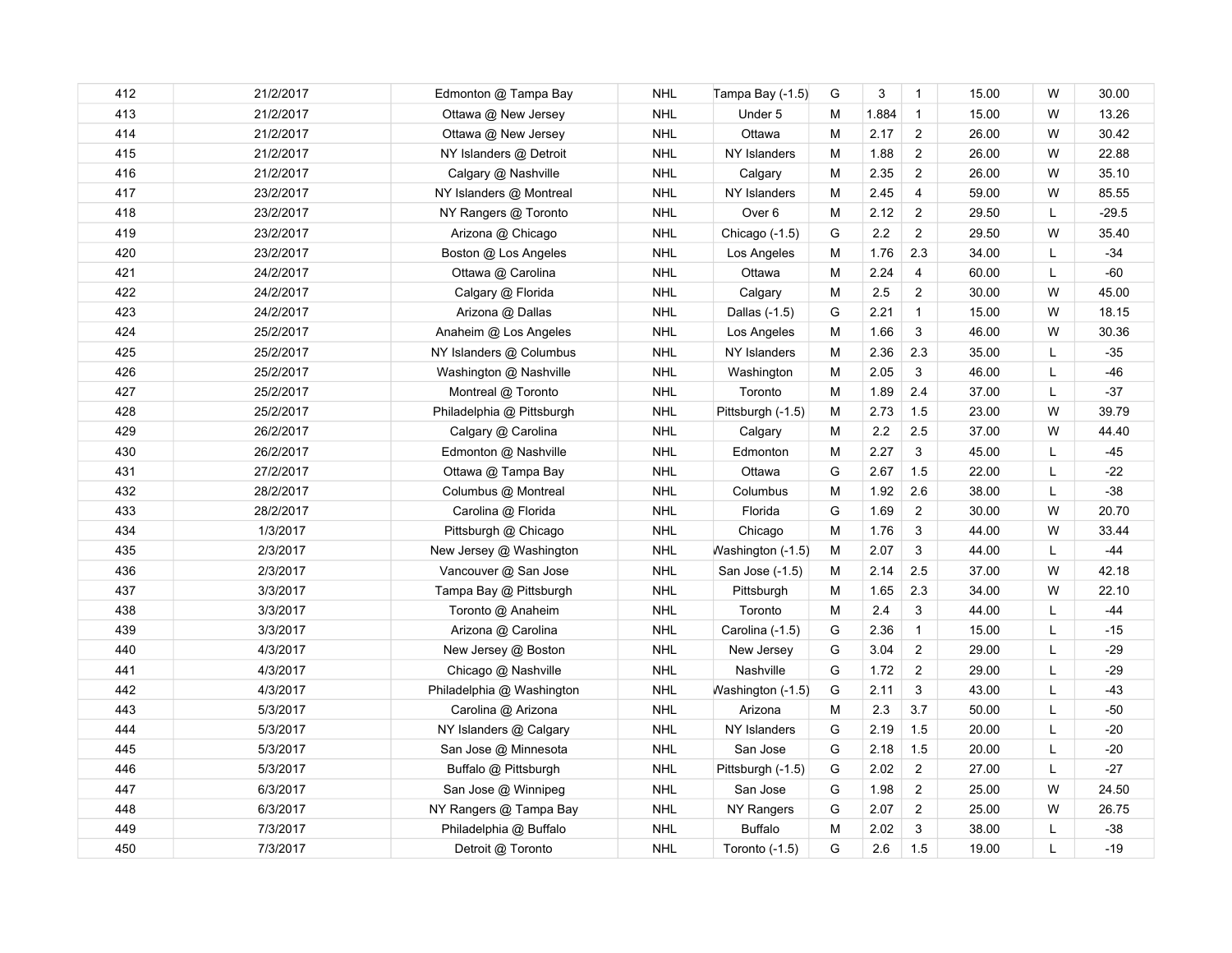| 451 | 7/3/2017  | St Louis @ Minnesota     | <b>NHL</b> | Minnesota                     | м | 1.58                    | 3                | 38.00 | L | $-38$ |
|-----|-----------|--------------------------|------------|-------------------------------|---|-------------------------|------------------|-------|---|-------|
| 452 | 7/3/2017  | Carolina @ Colorado      | <b>NHL</b> | Colorado                      | G | 2.36                    | 1.5              | 19.00 | W | 25.84 |
| 453 | 9/3/2017  | NY Rangers @ Carolina    | <b>NHL</b> | Carolina                      | G | $\overline{2}$          | $\mathbf{1}$     | 12.00 | W | 12.00 |
| 454 | 9/3/2017  | Minnesota @ Tampa Bay    | <b>NHL</b> | Tampa Bay                     | G | 2.03                    | $\mathbf{1}$     | 12.00 | W | 12.36 |
| 455 | 9/3/2017  | Ottawa @ Arizona         | <b>NHL</b> | Arizona                       | G | 2.1                     | $\mathbf{1}$     | 12.00 | L | $-12$ |
| 456 | 9/3/2017  | New Jersey @ Colorado    | <b>NHL</b> | Colorado                      | G | $\boldsymbol{2}$        | $\mathbf{1}$     | 12.00 | W | 12.00 |
| 457 | 9/3/2017  | Washington @ San Jose    | <b>NHL</b> | San Jose                      | G | 1.99                    | $\overline{2}$   | 24.00 | W | 23.76 |
| 458 | 9/3/2017  | NY Islanders @ Vancouver | <b>NHL</b> | NY Islanders                  | M | 1.76                    | $\overline{2}$   | 24.00 | W | 18.24 |
| 459 | 10/3/2017 | Minnesota @ Florida      | <b>NHL</b> | Florida                       | G | 1.87                    | $\overline{2}$   | 25.00 | L | $-25$ |
| 460 | 10/3/2017 | Anaheim @ St Louis       | <b>NHL</b> | St Louis                      | G | 1.7                     | $\boldsymbol{2}$ | 25.00 | W | 17.50 |
| 461 | 11/3/2017 | Ottawa @ Colorado        | <b>NHL</b> | Ottawa                        | M | 1.76                    | 2.4              | 30.00 | W | 22.80 |
| 462 | 11/3/2017 | Florida @ Tampa Bay      | <b>NHL</b> | Florida                       | G | 2.26                    | $\overline{c}$   | 25.00 | L | $-25$ |
| 463 | 11/3/2017 | Calgary @ Winnipeg       | <b>NHL</b> | Calgary                       | G | 2.18                    | $\overline{2}$   | 25.00 | W | 29.50 |
| 464 | 11/3/2017 | NY Islanders @ St Louis  | <b>NHL</b> | NY Islanders                  | M | 2.02                    | 2.3              | 29.00 | L | $-29$ |
| 465 | 11/3/2017 | New Jersey @ Arizona     | <b>NHL</b> | Arizona                       | М | $\overline{\mathbf{c}}$ | 2.5              | 32.00 | W | 32.00 |
| 466 | 11/3/2017 | Toronto @ Carolina       | <b>NHL</b> | Carolina                      | G | 1.97                    | $\mathbf{1}$     | 13.00 | L | $-13$ |
| 467 | 12/3/2017 | NY Rangers @ Detroit     | <b>NHL</b> | NY Rangers                    | G | 1.75                    | $\overline{2}$   | 25.00 | W | 18.75 |
| 468 | 13/3/2017 | Tampa Bay @ NY Rangers   | <b>NHL</b> | NY Rangers                    | G | 1.77                    | $\overline{c}$   | 26.00 | L | $-26$ |
| 469 | 13/3/2017 | Columbus @ Philadelphia  | <b>NHL</b> | Columbus                      | M | 1.88                    | 2.4              | 31.00 | W | 27.28 |
| 470 | 13/3/2017 | Pittsburgh @ Calgary     | <b>NHL</b> | Calgary                       | G | 1.94                    | $\overline{c}$   | 26.00 | W | 24.44 |
| 471 | 13/3/2017 | Colorado @ Arizona       | <b>NHL</b> | Arizona                       | M | 1.82                    | 2.8              | 36.00 | W | 29.52 |
| 472 | 13/3/2017 | St Louis @ Los Angeles   | <b>NHL</b> | $\textsf{cos}$ Angeles (-1.5) | G | 2.79                    | $\overline{c}$   | 26.00 | L | $-26$ |
| 473 | 14/3/2017 | Minnesota @ Washington   | <b>NHL</b> | Washington                    | G | 1.74                    | $\overline{c}$   | 27.00 | W | 19.98 |
| 474 | 14/3/2017 | Chicago @ Montreal       | <b>NHL</b> | Chicago                       | M | 2.1                     | 2.5              | 33.00 | W | 36.30 |
| 475 | 14/3/2017 | Tampa Bay @ Ottawa       | <b>NHL</b> | Ottawa                        | G | 1.76                    | $\overline{2}$   | 27.00 | L | $-27$ |
| 476 | 14/3/2017 | NY Islanders @ Carolina  | <b>NHL</b> | NY Islanders                  | M | 2.04                    | $\overline{2}$   | 27.00 | W | 28.08 |
| 477 | 15/3/2017 | Boston @ Calgary         | <b>NHL</b> | Over 5.5                      | G | 2.01                    | $\overline{2}$   | 28.00 | W | 28.28 |
| 478 | 16/3/2017 | St Louis @ San Jose      | <b>NHL</b> | San Jose                      | M | 1.56                    | 5                | 71.00 | L | $-71$ |
| 479 | 16/3/2017 | Detroit @ Arizona        | <b>NHL</b> | Arizona                       | M | 1.92                    | 3.4              | 48.00 | L | $-48$ |
| 480 | 16/3/2017 | Nashville @ Washington   | <b>NHL</b> | Washington                    | M | 1.61                    | 2.3              | 33.00 | L | $-33$ |
| 481 | 16/3/2017 | Minnesota @ Carolina     | <b>NHL</b> | Minnesota                     | М | 1.74                    | 3.8              | 54.00 | L | $-54$ |
| 482 | 17/3/2017 | Florida @ NY Rangers     | <b>NHL</b> | Florida                       | M | 2.75                    | 2.5              | 30.00 | W | 52.50 |
| 483 | 17/3/2017 | New Jersey @ Pittsburgh  | <b>NHL</b> | Pittsburgh (-1.5)             | G | 2.17                    | 2.5              | 30.00 | W | 35.10 |
| 484 | 18/3/2017 | Columbus @ NY Islanders  | <b>NHL</b> | NY Islanders                  | M | 2.16                    | 2.5              | 33.00 | L | $-33$ |
| 485 | 18/3/2017 | Nashville @ Carolina     | <b>NHL</b> | Nashville                     | M | 1.86                    | 3.5              | 45.00 | L | $-45$ |
| 486 | 18/3/2017 | Washington @ Tampa Bay   | <b>NHL</b> | Washington                    | G | 1.72                    | $\overline{c}$   | 26.00 | W | 18.72 |
| 487 | 18/3/2017 | NY Rangers @ Minnesota   | <b>NHL</b> | NY Rangers                    | G | 2.68                    | $\mathbf{1}$     | 13.00 | W | 21.84 |
| 488 | 18/3/2017 | St Louis @ Arizona       | <b>NHL</b> | Arizona                       | M | 2.45                    | 2.4              | 31.00 | L | $-31$ |
| 489 | 19/3/2017 | Minnesota @ Winnipeg     | <b>NHL</b> | Winnipeg                      | G | 2.11                    | 3.5              | 43.00 | W | 47.73 |